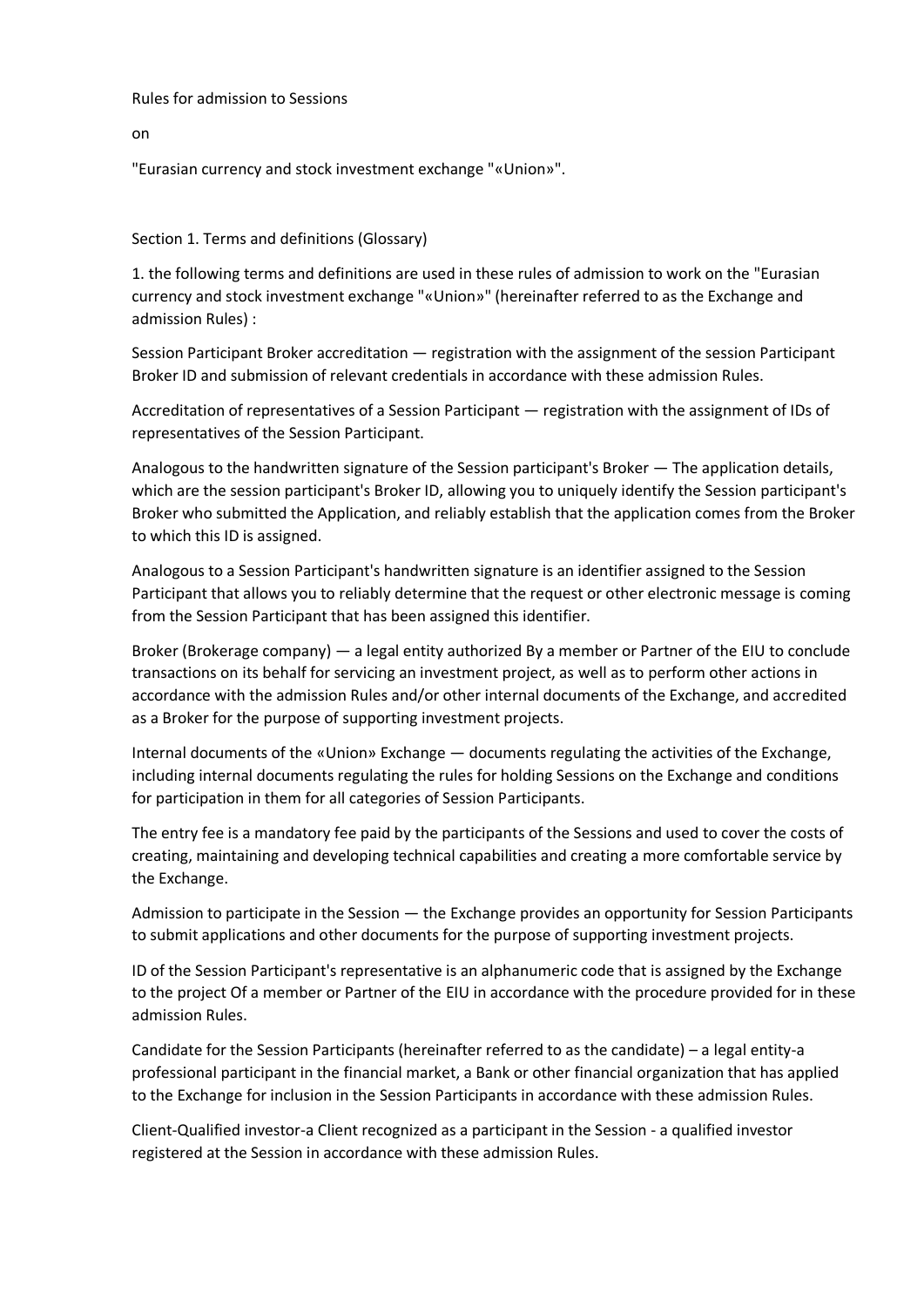Clearing account — an accounting register in the clearing System establishing a univocal correspondence between the position on cash, and position on securities of ENI and Party clearing operations in accordance with the "Rules for conducting clearing operations on the stock Exchange".

Session Participant code — an alphanumeric code assigned to a session Participant in accordance with the requirements of internal regulations, as well as these admission Rules.

The Broker's Client code (hereinafter referred to as the Client code) is an alphanumeric code assigned to the Client in accordance with these admission Rules.

Commission fee — exchange fee paid By participants of the Session to the Exchange for services that directly contribute to the conclusion of transactions.

Restriction of access to participation in the Session-excluding the Exchange's acceptance of requests from a Session Participant, the execution of which may lead to an increase in the number of net positions of this Session Participant on any of its position sub-accounts.

Positional account — an account (register) for internal accounting of investment project positions.positional sub-accounts (registers) for each series of investment projects are maintained inside the positional account.

Position account client-account (register) for internal accounting of "Futures foresight" positions in the Session. In the context of a positional account, positional sub-accounts (registers) are maintained for the "Futures foresight" packages that comprise the "Futures foresight" portfolio for each investment project.

Position account main-a position account that takes into account the positions of one investment project in the form of a portfolio of "Futures foresights".

Edo regulation — the Procedure for organizing electronic document flow approved by the Exchange and establishing the procedure and features of organizing electronic document flow in its own Electronic System.

Procedure for providing information and reporting — the Procedure for providing information and reporting approved by the Exchange, which determines the composition, formats and timing of reporting and information By the participants of the Session.

Position on securities — a Register designed to record data on the number of securities of the EIU in accordance with the clearing Rules.

Cash position — the clearing Participant's cash position, a cash position determined in relation to the clearing Participant's position accounts.

EDO rules – " the Exchange's electronic document management Rules, including / or an Agreement on the use of an electronic digital signature in the Exchange's electronic document management System, approved by the Exchange's General Director, according to which the Exchange is the organizer of the electronic document management subsystem and system used for interaction with Session participants.

Representative of a Session Participant — an employee of a Session Participant who is authorized by the Session Participant with a corresponding power of attorney to perform certain actions on behalf of the Session Participant during the Session on the Exchange in accordance with these admission Rules.

Termination of admission of a Session Participant to participate in the Session — termination of the Exchange's acceptance of requests to participate in the Session from a Session Participant.

Suspension of a Session Participant's admission to participate in the Session — suspension of the Exchange's acceptance of applications from a Session Participant.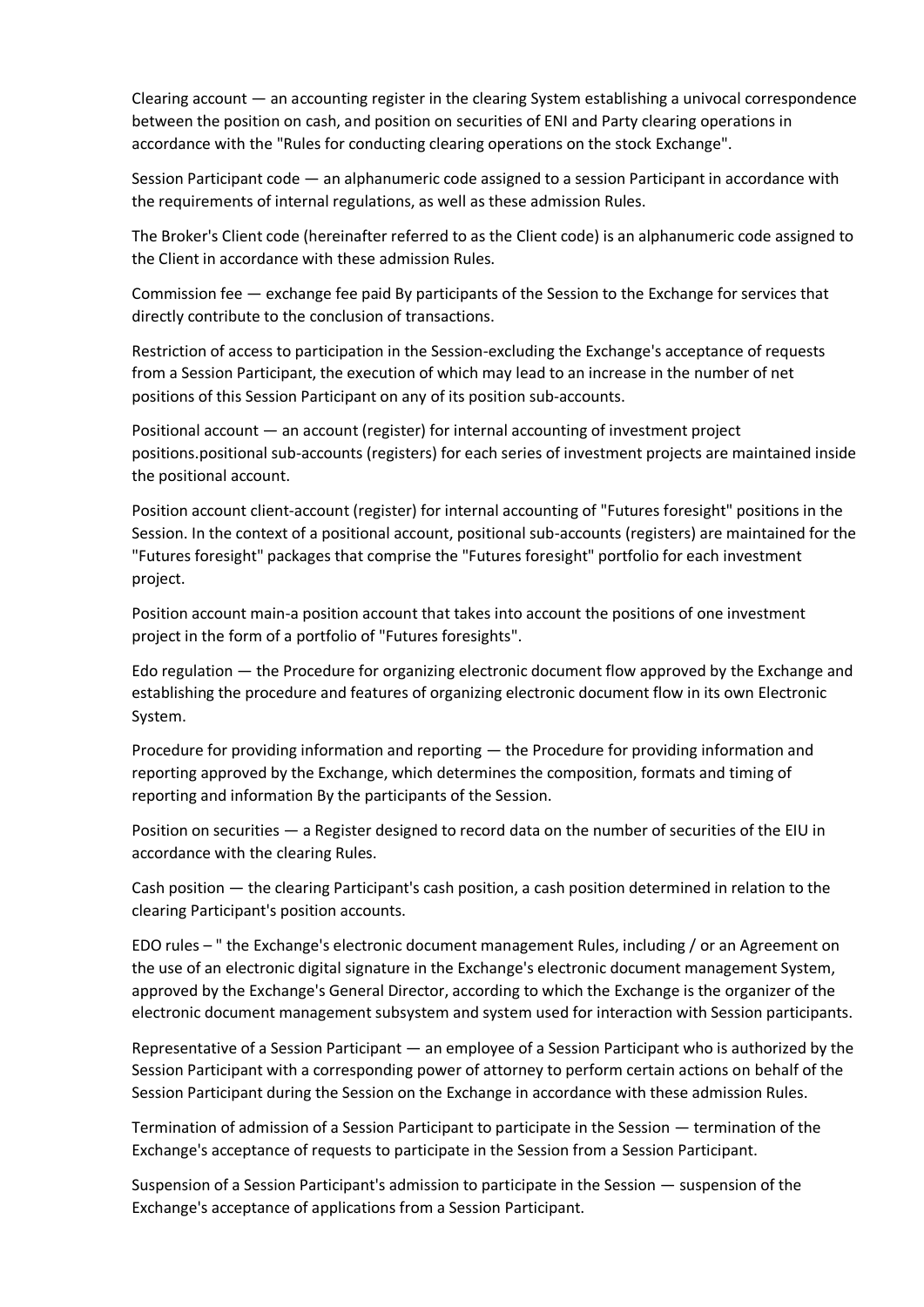The «Union» exchange Session system is a set of software and hardware tools, databases, telecommunications tools and other equipment, which is a combination of subsystems of the technical center's software and hardware complex designed to support investment projects on the exchange, the operation of which is provided in accordance with the agreement concluded between the Exchange and the EIU, the responsibility for which is borne by the Vice-President for information security of the EIU.

Specification — a document that defines the standard conditions of a certain document type, and features of these electronic documents and related requirements of the legislation of the Kyrgyz Republic and internal documents of the Exchange.

Arbitration court — an Arbitration Commission on the Exchange or an Arbitration court, depending on the jurisdiction of the case.

Clearing participant — a legal entity or individual (Member or Partner of the EIU) that has concluded an Agreement with the electronic clearing System of the «Union» Exchange providing for the provision of clearing services to the clearing Participant in accordance with the Rules for conducting clearing operations on the Exchange.

Session participant — a legal entity or individual accredited on the Exchange, accompanying an investment project or other financial organization or Bank included in the list of participants in The session on the Exchange in accordance with the requirements of the admission Rules.

1.2. Terms that are not specifically defined in these admission Rules are used in the meanings established by the laws of the Kyrgyz Republic, regulatory legal acts of the authorized Executive body and other regulatory legal acts of the Kyrgyz Republic, the exchange's Charter, and other internal documents of the Exchange, as well as the "rules for conducting clearing operations on the Exchange" and other internal documents of the Exchange's electronic Clearing System.

Section 2. Accreditation of representatives on the stock market and rules for their actions.

2.1. A participant in the stock market may accredit their representatives with the powers of the trader – a physical person authorized by the bidder to conclude on its behalf Transactions and other actions in accordance with the Rules of admission and other internal documents of the Exchange regulating the procedure for conducting operations on the stock market of the Exchange.

2.2. in order to accredit a representative of a bidder as a trader on the stock market, A bidder on the stock market must submit to the Exchange:

• A power of attorney issued in accordance With the rules of admission and an Application issued in accordance with the rules of admission (if the representative of the bidder has the necessary powers in accordance with the constituent documents of the bidder);

• a notarized copy of the current Qualification certificate issued in accordance with the requirements of the state Executive authority and meeting the requirements stipulated by the regulatory legal acts of the authorized state Executive authority of the Kyrgyz Republic by the term of its(their) validity.

2.3. Provide to the Exchange a power of attorney issued in accordance with notarial requirements.

2.4. In the absence of the relevant Qualification certificate in connection with its registration in the manner prescribed in the normative legal acts of the authorized state body of Executive authority, the bidder shall submit certified signature of the authorized person and stamped by the bidder a copy of the document confirming the acceptance of the qualification Commission of the authorized state body of the Executive authority's decision on the qualification and issue the corresponding Qualification certificate, as well as a written obligation to provide a notarized copy of the Qualification certificate after receiving it.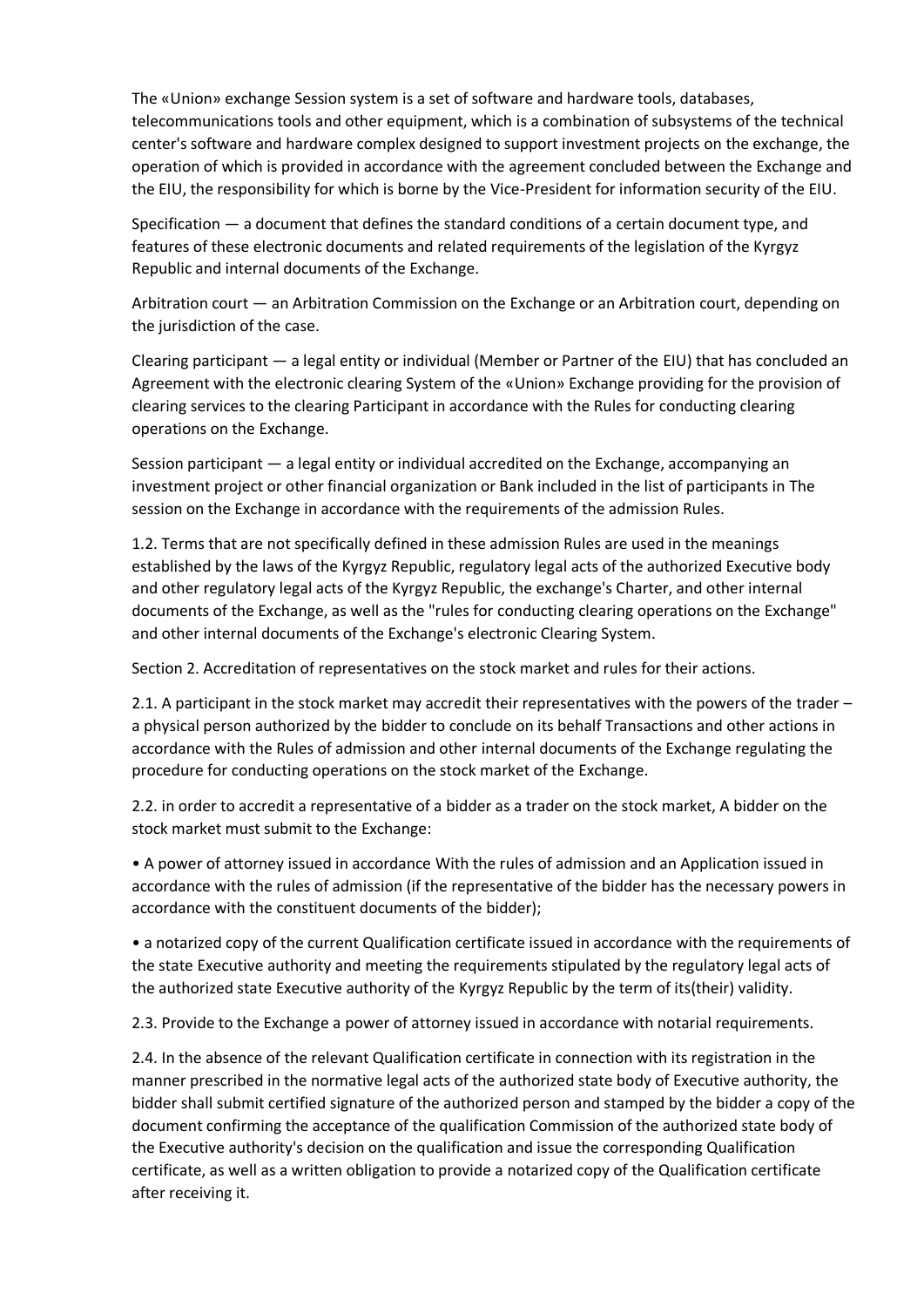2.5. Accreditation of an authorized representative (assigning an Identification number and registering it in the trading System) is carried out within 5 (five) business days, provided that there are no comments on the submitted documents and that the trading Participant meets the requirements of the Exchange provided for in the admission Rules.

2.6. the bidder is notified of the refusal to accredit the authorized representative in accordance with the procedure established by the admission Rules within 5 (five) business days after submitting the documents for accreditation of the authorized representative.

2.7. documents are Received and submitted to the Exchange by an authorized person (courier) on the basis of a power of attorney issued in accordance with the admission Rules.

2.8. A participant in the stock market can participate in trades from workplaces located in the trading halls of Technical centers, and (or) from remote workplaces located outside the trading halls of Technical centers.

The remote workplace must provide technical access to the trading System for the stock Market participant using it. To do this, the bidder must enter into appropriate agreements with the Exchange that provides technical access To the trading System for stock market participants using such jobs.

2.9. to cancel the accreditation of its authorized representative, a Participant in the stock market must issue a notification of the cancellation of the authorized representative's power of attorney and cancel the power of attorney on the basis of which this authorized representative was accredited.

2.10. the Exchange may revoke the accreditation of an authorized representative Of a stock market participant in the following cases:

\* expiration of the power of attorney of the authorized representative;

\* cancellation of the Qualification certificate for professional activity in the securities market issued by the authorized state Executive body of the Kyrgyz Republic.

2.11. If the authorized representative of the bidder is dismissed or transferred to another job with the termination of the relevant functions of the authorized representative, the bidder must submit to the Exchange a notice of the dismissal/transfer of the relevant authorized representative and the cancellation of the power of attorney issued by the bidder to this authorized representative no later than the day preceding the date of occurrence of such circumstances (dismissal/transfer). In case of failure to submit the specified notification to the Exchange or violation of the terms of its provision, the bidder shall bear all duties and responsibility for actions performed by the authorized representative in violation of the requirements of the admission Rules and the trading Rules.

2.12. The exchange specifically for the trading Participants of the stock market in the market Sector Main market, additionally informs:

2.12.1. A stock market participant in the Main market Sector may accredit its representatives as traders with the authority to perform operations using all trading and clearing accounts of this stock market Participant in the Main market Sector, as well as a limited list of such accounts.

2.12.2. a Trader authorized By a stock market participant in the Main market Sector to perform operations on a limited list of trading and clearing accounts is not able to receive information about the status of positions on funds and securities of this trading Participant.

2.12.3. If it is necessary for a stock market participant to accredit its authorized representative as a trader with authority for a limited list of trading and clearing accounts in the Main market Sector, the trading Participant submits an Application to the Exchange listing the functions and information that it intends to assign to this trader.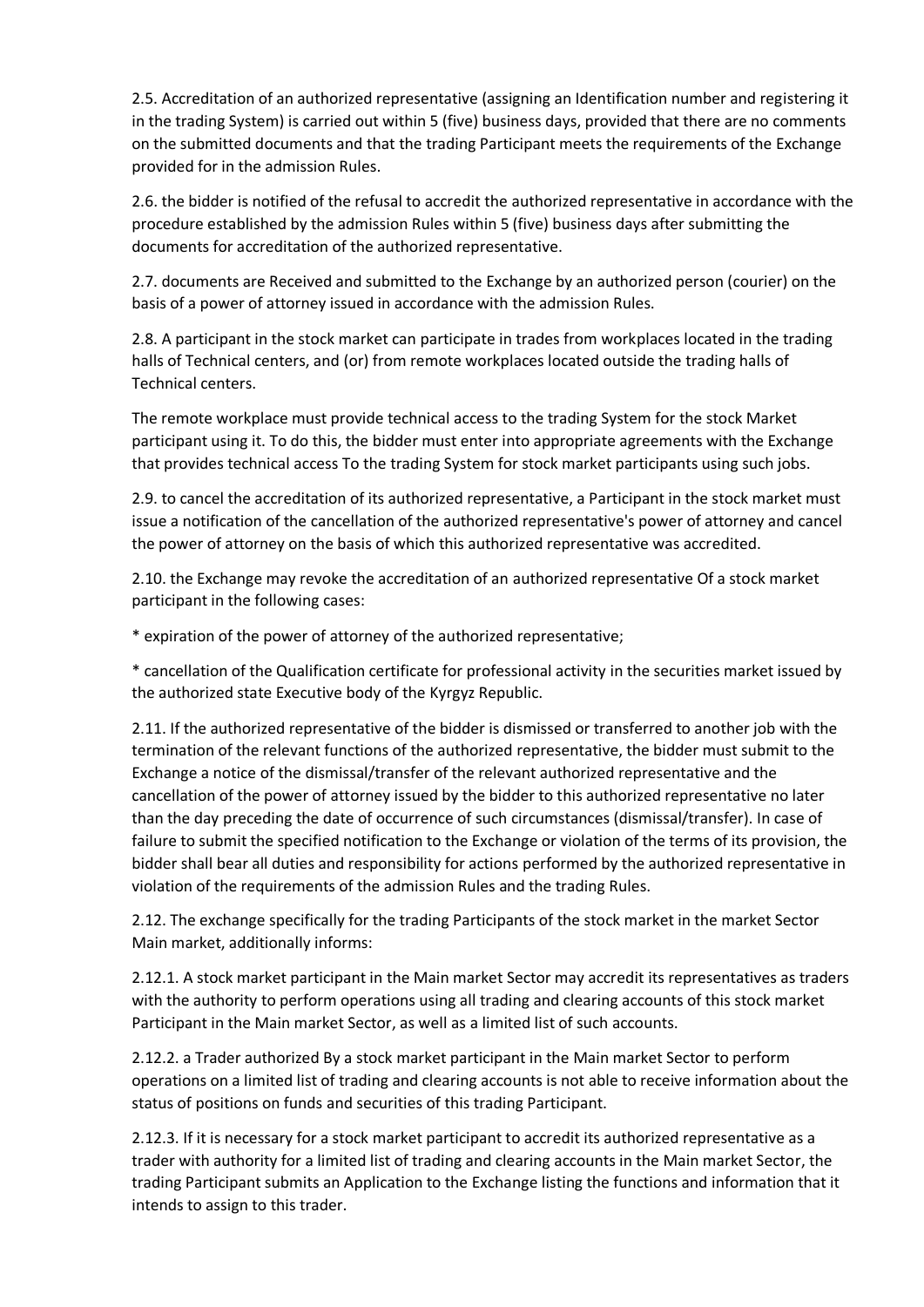2.13. analysis of the trading process and its results/monitoring of the trading process and its results is carried out by representatives of the trading Participant on the stock market in the Main market Sector on the basis of the analyst/observer IDs received from the Exchange. In order to get the analyst/observer IDs, a Stock market bidder must submit a letter with the appropriate content to the Exchange.

2.14. a Stock market participant in the Main market Sector has the opportunity to combine assigned identifiers into a group in order to be able to obtain information from any of the combined identifiers only on transactions made through the use of these identifiers, but without the possibility of obtaining information about the status of positions on funds and securities Of a stock market participant. To combine the IDs of a stock market Bidder in the Main market Sector into a group, A stock market bidder must submit an application to the Exchange in the appropriate content.

Section 3. Accreditation of representatives in the derivatives market and rules for their actions.

3.1. a trading Participant on the futures market may accredit its representatives with the authority of a trader-an individual authorized by the trading Participant to conclude Transactions on its behalf, as well as to perform other actions in accordance with the admission Rules and other internal documents of the Exchange regulating the procedure for performing transactions on the futures market.

3.2. a trading Participant in the futures market may accredit its representatives as traders with the authority to perform operations on all the position accounts of this trading Participant in the futures market, as well as on a limited list of such accounts.

3.3. a Trader who is authorized by a trading Participant on the futures market to perform operations on a limited list of position accounts does not have the right to set (distribute) limits on the position accounts of this trading Participant on the futures market.

3.4. If the representative of a Party to trading in the futures market do not have the necessary powers in accordance with the constituent documents of the bidder, the bidder on the futures market must provide to the Exchange for accreditation as a trader on the futures market with the authority operations, for all position accounts of the trading Participant on the derivatives market of or with the authority of carrying out operations on a limited list of position accounts of the trading Participant on the derivatives market:

• a power of attorney executed in accordance with the notarial rules;

• a notarized copy of the current Qualification certificate issued in accordance with the requirements of the authorized state Executive authority and meeting the requirements provided for in the normative legal acts of the authorized state Executive authority of the Kyrgyz Republic.

3.5. If a representative of a bidder on the derivatives market is authorized in accordance with the constituent documents of the bidder, the following documents are provided for accreditation of the authorized representative: — an application issued in accordance with the requirements of the admission Rules; - notarized copies of valid Qualification certificates issued in accordance with the requirements of the state Executive authority of the Kyrgyz Republic and meeting the requirements stipulated in the regulatory legal acts of the authorized state Executive authority.

3.6. If the relevant Qualification certificate is not available due to its registration in accordance with the procedure provided for in the regulatory legal acts of the authorized state Executive authority of the Kyrgyz Republic, the bidder in the futures market must submit a copy of the document certifying the decision of the certification Commission to assign the qualification and issue the Qualification certificate, certified by the signature of the authorized person and certified by the seal of the bidder, as well as a written obligation to provide a notarized copy of the Qualification certificate after receiving it.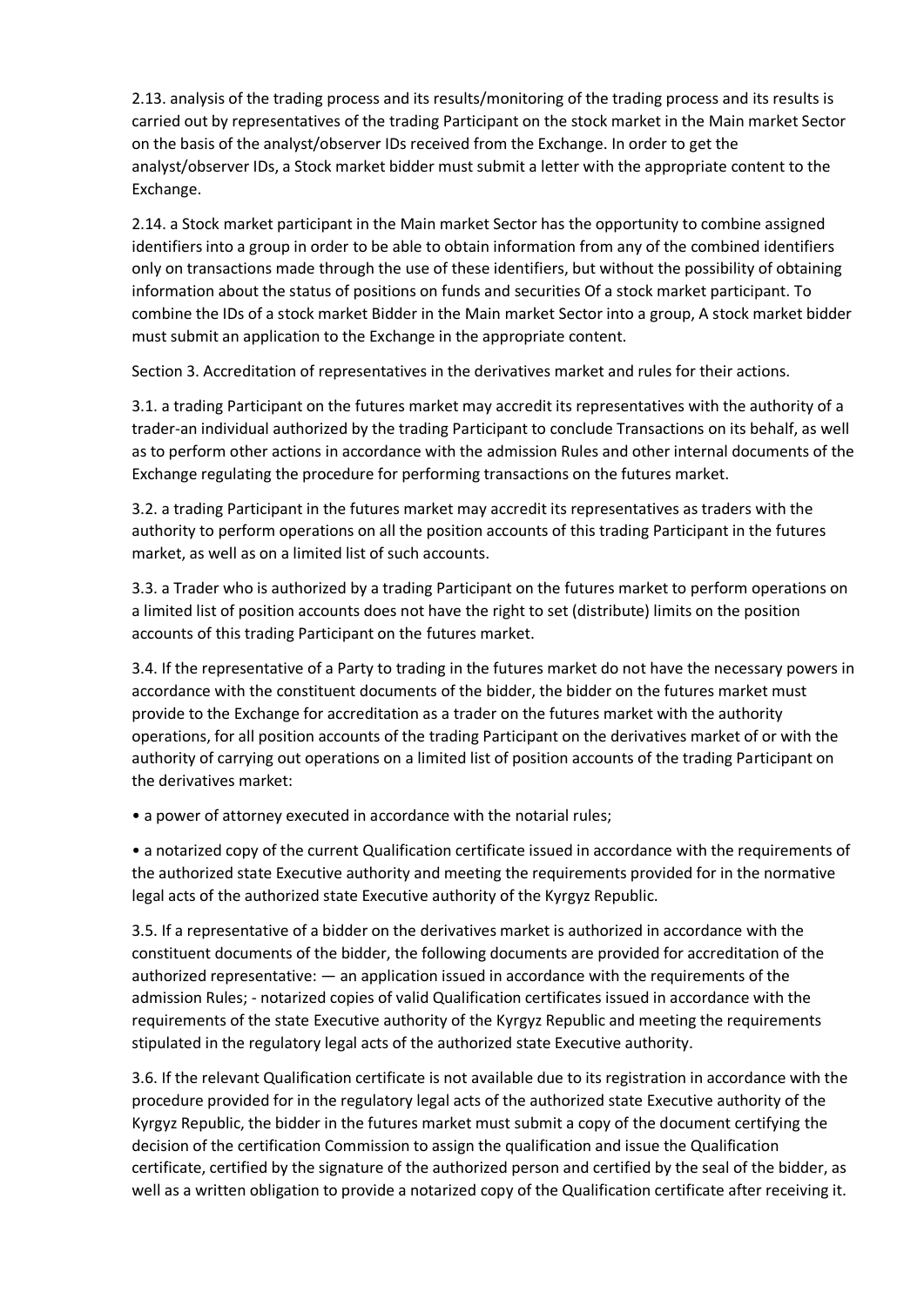3.7. analysis of the trading process and its results/monitoring of the trading process and its results is carried out by representatives of the trading Participant in the futures market on the basis of the analyst/observer IDs received from the Exchange. To get the analyst/observer IDs, a trading Participant in the futures market must submit a letter to the Exchange.

3.8. documents are Received and submitted to the Exchange by an authorized person on the basis of a power of attorney.

3.9. Accreditation of the authorized representative is carried out within 5 (five) business days, provided that there are no comments on the submitted documents and that the trading Participant meets the Exchange's requirements set out in the admission Rules.

3.10. the bidder shall be notified of the refusal to accredit the authorized representative in accordance with the procedure established by the admission Rules within 5 (five) business days after submitting the power of attorney for accreditation of the authorized representative.

3.11. The Specs can establish additional conditions of admission of traders of the trading Participant on the derivatives market to supply and withdraw orders in respect of futures contracts of a particular type.

3.12. to cancel the accreditation of its authorized representative, a trading Participant in the derivatives market must issue a notice of cancellation of the authorized representative's power of attorney and submit it to the Exchange and/or, in accordance with the legislation of the Kyrgyz Republic, cancel the power of attorney on the basis of which this authorized representative was accredited.

3.13. the Exchange has the right to cancel the accreditation of an authorized representative of a trading Participant in the derivatives market in the following cases: — expiration of the power of attorney of the authorized representative; - cancellation of the Qualification certificate for the relevant type of professional activity in the securities market issued to the authorized representative by the authorized state Executive body of the Kyrgyz Republic.

3.14. In case of dismissal authorised representative of the trading Participant on the derivatives market, or transfer him to another job with a termination of the relevant functions authorised representative of the trading Participant on the derivatives market no later than the day preceding the date of occurrence of such circumstances (dismissal/transfer) must submit to the Exchange the notification of resignation/transfer of the appropriate authorized representative and for cancellation issued by the trading Participant on the derivatives market of the authorized representative power of attorney.

3.14.1. In case of failure on the stock Exchange of the specified notification or violation of the terms of its provision, the trading Participant on the derivatives market shall bear all responsibilities and liability for acts committed in violation of the requirements of these admission Rules on the use of Identifiers representative of the trading Participant on the derivatives market, has the authorized representative of the trading Participant on the derivatives market, which dismissed or transferred to another job.

3.15. Trading participants on the derivatives market are traded using jobs trader.

3.16. A trader's working place has to provide using its bidder's technical access to the Electronic System of the stock Exchange. To do this, the bidder must enter into an appropriate agreement with an organization that provides technical access to the bidders using such trading jobs.

Section 4. Procedure for submitting documents for registration of a Session Participant's admission to work on the «Union» Exchange»

4.1. Unless otherwise provided by the admission Rules, documents are processed and submitted to the Exchange in the following order: — Documents submitted By the participant of Sessions to the Exchange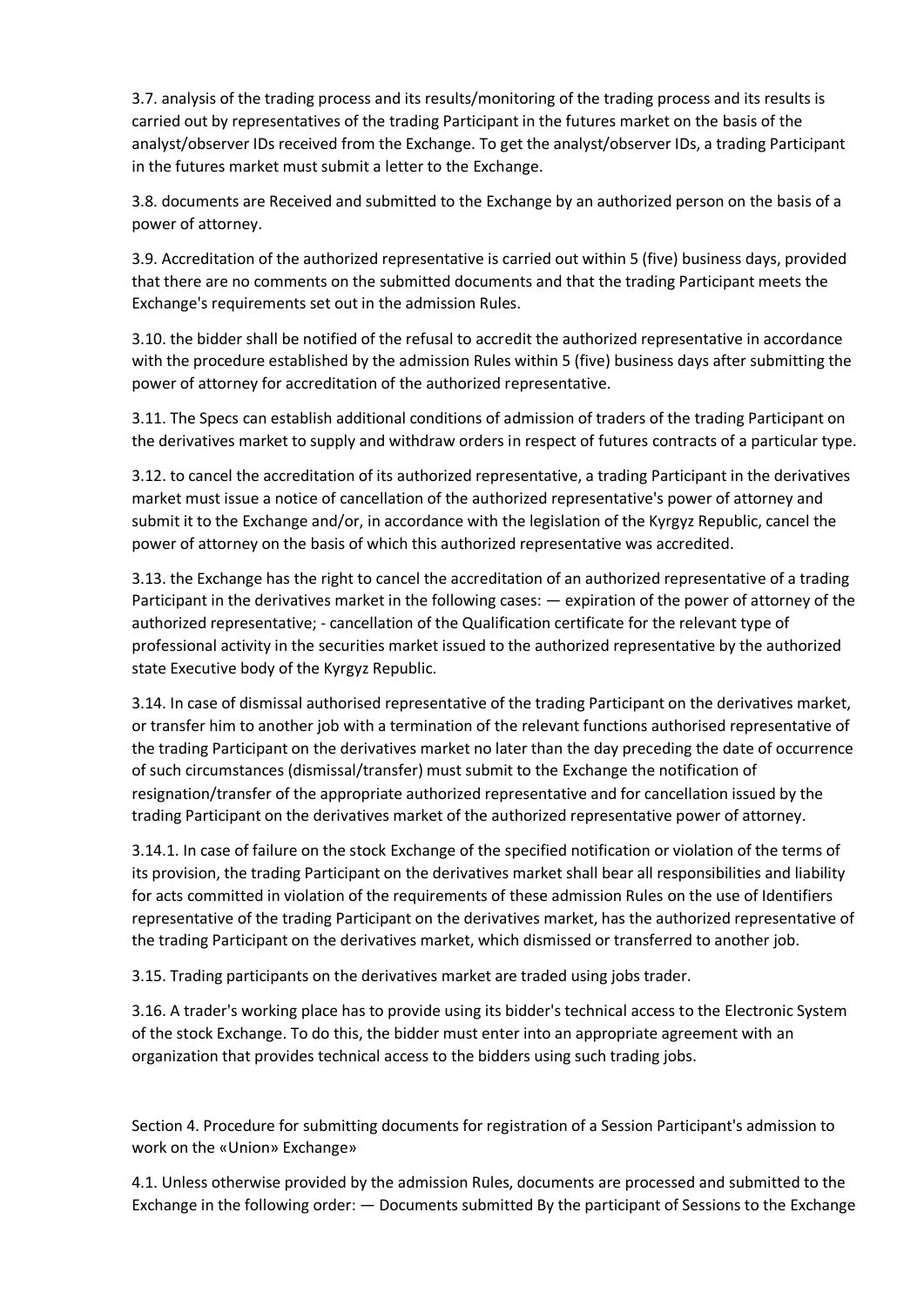in accordance with the admission Rules are issued in paper form in the state or official language of the Kyrgyz Republic, signed by an authorized person of the organization and certified with the organization's seal. Blots and corrections are not allowed in the document.

4.2. The submission of the Participant at the Session on Exchange of documents for admission to the Session (further – documents) must be previously or simultaneously to provide to the Exchange the following documents: a) document certifying the relevant powers of the person signing offer documents, at the time of their delivery to the stock Exchange;

b) a document containing a sample signature of the person who signed the submitted documents; C) a document containing a sample of the seal of the Candidate/A bidder who is valid at the time of submitting documents to the Exchange.

4.3. The exchange refuses to the Candidate/The bidder in accepting the submitted documents for consideration in the following cases:

a) absence on the exchange of at Least one of the documents specified in paragraph 3 of this article;

b) incomplete and/or non-compliance of the submitted documents with the requirements for registration of documents established by the admission Rules.

4.4. in the cases specified in paragraph 3 of this article, the Candidate/The bidder who provided the documents has the right to:

a) eliminate violations of the requirements for registration and submission of documents. In this case, the date of submission of documents is considered the date of submission of documents with corrected violations, and these documents are reviewed again in accordance with the established rules of admission procedure;

b) revoke the documents submitted to the Exchange.

4.4.1. If within 10 (ten) business days after the Candidate's submission/A bidder to the Exchange of documents with violations of the requirements for their registration and filing, these violations will not be eliminated, or these documents will not be provided by the Candidate/By the bidder, the Exchange notifies the Candidate in accordance with the procedure established by the admission Rules upon the expiration of the specified period/Bidder's refusal to review these documents.

4.5. Powers granted to an official of the Candidate/Bidders in accordance with the constituent documents, confirmed by a certified signature of the authorized person and a certified seal of the Candidate/Bidder's statement from the minutes of the meeting of the authorized body of the Candidate/A bidder containing a decision on the election of the Candidate's sole Executive body/The bidder or the transfer of powers of the sole Executive body of the Candidate/Bidder managing organization or Manager, or a certified signature of an authorized person and a certified seal of the Candidate/A copy of the relevant document on the appointment of other persons entitled to act on behalf of the Candidate/A bidder without a power of attorney.

4.6. the Powers granted to a person by a power of attorney are confirmed by the original power of attorney or a notarized copy of the power of attorney. The power of attorney must also be notarized if it is issued under the signature of a person who is not an official of the Candidate/A bidder authorized to issue such a power of attorney by the constituent documents, and, in turn, acting on the basis of a power of attorney. In this case, the original power of attorney is also provided, or a notarized copy of the power of attorney for the person who signed the power of attorney in the order of transfer. In the power of attorney on the basis of which the person issuing the power of attorney must contain the statement that the power of attorney is "delegable", and the power of attorney must be signed by an officer empowered for this by the constituent documents of the Candidate/Bidder. In addition, the term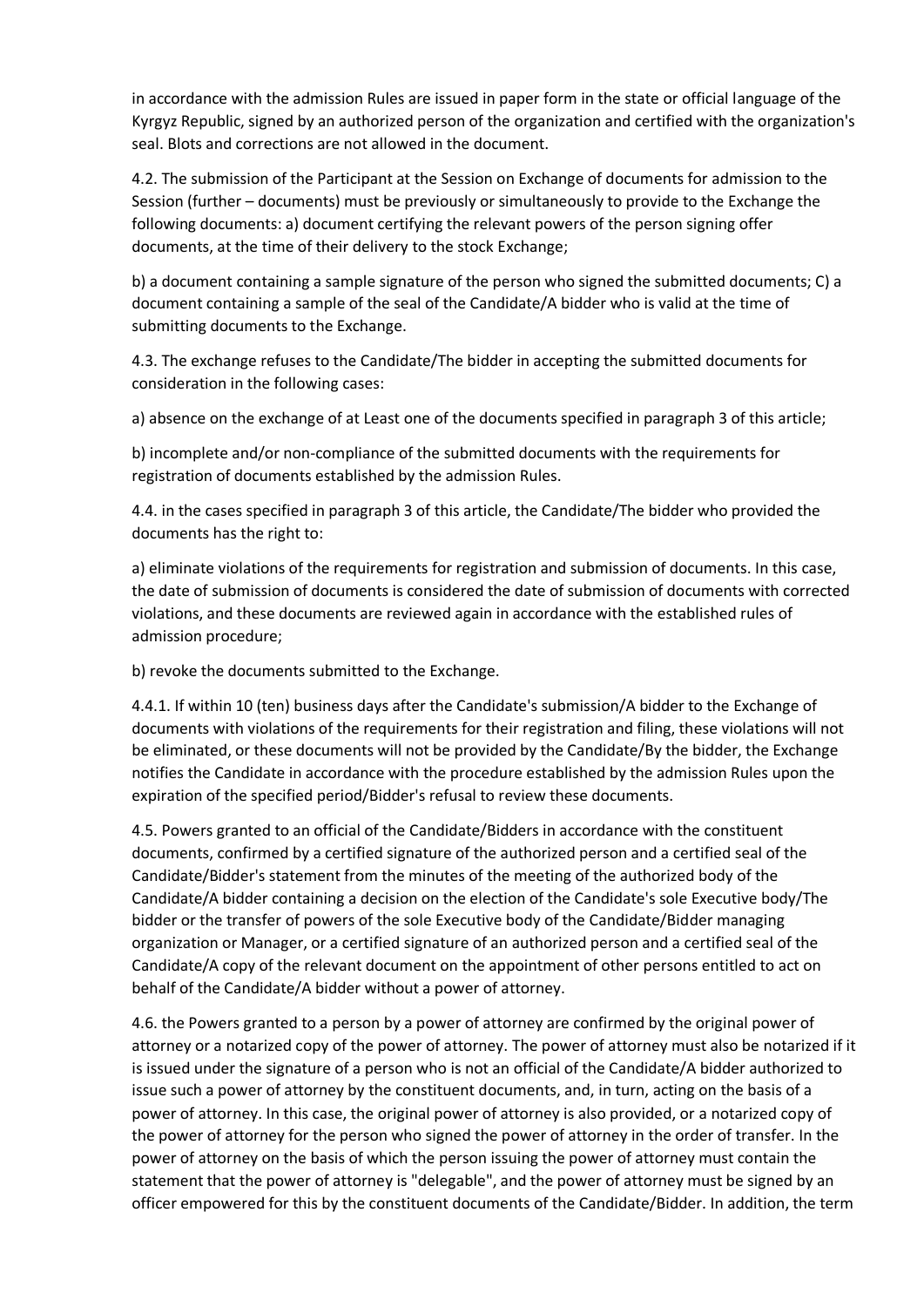of validity of the power of attorney issued by way of transfer to the authorized person must not exceed the term of validity of the power of attorney on the basis of which it was issued.

4.6.1. Individuals authorized to represent Candidates for bidders, bidders, and Market-makers in accordance with the powers of attorney in force at the time of submission of documents (or representing their interests on other grounds) provide the Exchange with their own signed consent to the processing of personal data in the form provided on the Exchange's website.

4.6.2. a hand-signed consent to the processing of personal data in hard copy is considered Equivalent, as well as a consent in the form of an electronic document signed with an electronic signature. 2.7. Candidate/A bidder who has certified in accordance with this article of the admission Rules the authority of a person to perform certain operations on his behalf, in case of termination of these powers, must immediately submit to the Exchange a notice of cancellation of the power of attorney signed by the Candidate's Manager/A bidder or other authorized person.

4.7.1. Failure to submit to the Exchange the notification of the Candidate/The bidder is responsible for actions performed by its representative on the basis of a power of attorney issued to it.

4.8. Sample signature of the person acting on behalf of the Candidate/Bidder by proxy, specified in the power of attorney. Otherwise, the sample signature is provided in any written form, certified by the seal of the Candidate/A bidder and the signature of an authorized official, if this person is not the head of the organization itself.

4.9. Sample of the Candidate's seal impression/The bidder is provided in any written form signed exclusively by the Candidate's Manager/Bidder.

Section 5. Providing reliable information when applying for admission to work on the Exchange.

5.1. Documents submitted to the Exchange or its divisions are sent by letter or courier to the address of the Exchange or its division.

5.2. Candidates/Bidders are required to ensure the completeness and accuracy of information contained in documents submitted to the Exchange in accordance with the admission Rules.

5.3. Candidates/Bidders are required to inform the Exchange about the sanctions applied to them for violating the requirements of laws and regulations of the authorized state Executive authority. At the same time:

a) this information must be submitted in writing from the Candidate/Bidder;

b) Candidates must submit this information when submitting their application for admission to the exchange of bidders, and if sanctions are applied to them after submitting their application for admission to the Exchange of bidders, Candidates must submit information about the applied sanctions no later than 15 (fifteen) business days after the application of these sanctions;

C) bidders must submit information about the sanctions applied no later than 15 (fifteen) business days after the application of these sanctions.

5.4. The exchange may require from the Candidates/Bidders providing additional information, including information on the application of sanctions to them for violating the requirements of the legislation of the Kyrgyz Republic, as well as information describing their financial condition. The information must be submitted within the period specified in the request, and if no such period is specified, then within 7 (seven) business days from the date of receipt of the Exchange's request. If the specified period is not sufficient to respond to the Exchange's request, the bidder must send the Exchange an explanation of the reasons for the delay in providing the requested information.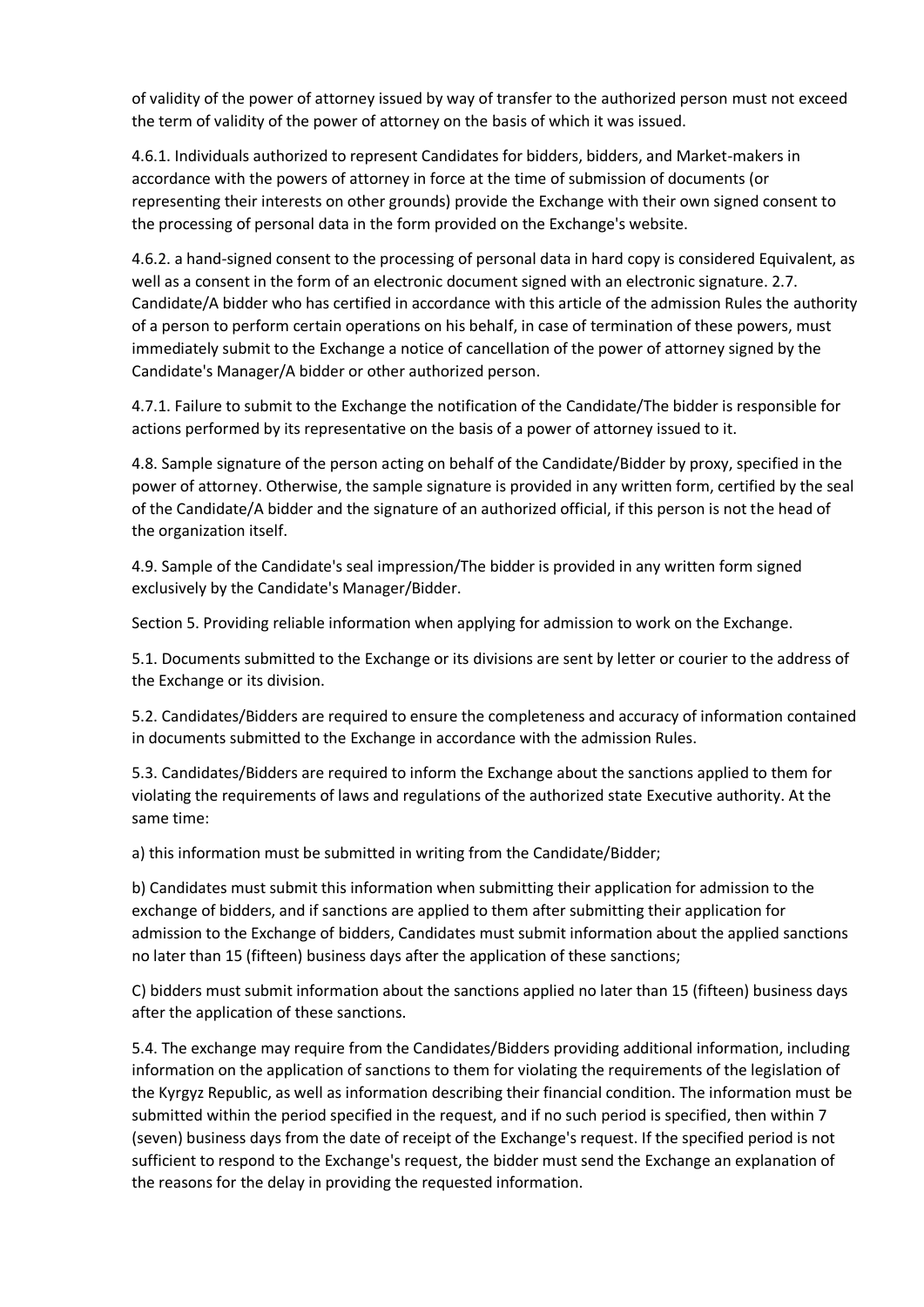5.5. The exchange may request any necessary information about the Candidate/ A bidder that is not a commercial and / or banking secret under the current legislation of the Kyrgyz Republic, from third parties.

5.6.failure by a Candidate to Submit information in accordance with this article within the established period may be grounds for refusal to include him in the list of bidders.

5.7. failure by the bidder to Submit information within the established time period in accordance with this article is the basis for restricting the bidder's access to trading on the futures market or suspending the bidder's access to trading.

5.8. in order for the Exchange to exercise control over the bidders, as well as assess their financial condition, the bidders in accordance with the Procedure for providing information and reporting are required to submit to the Exchange:

— information provided by the sections of the admission Rules and / or "Quarterly report of a professional participant in the securities market", provided for by the Regulations on reporting of professional participants in the securities market, quarterly within the terms stipulated for the submission of the specified reports;

— form for calculating the amount of own funds (capital) in the established form-monthly;

- accounting reports with appendices-quarterly.

5.9. The bidder shall provide to the Exchange a registration card in accordance with the Procedure of provision of information and reporting.

5.10. The bidder is obliged to ensure the relevance, reliability and completeness of the set of documents submitted to the Exchange, as well as timely submission of changes and additions to these documents and to the information contained in the registration card provided in accordance with the procedure for providing information and reporting. Documents confirming these changes and additions are provided to the Exchange no later than 10 (ten) days from the date of entry into force of these changes. In case of failure by the bidder information about the change of address, actual location within the period prescribed by these Rules of admission, the Exchange shall not be liable to bidder for untimely submission to such trading Participant of information necessary for transactions on the Exchange, and changes to internal documents of the Exchange.

5.11. Submission by a trading Participant of deliberately false information about their financial condition and other information or repeated violation of the Exchange's requirements to submit documents required for registration of admission to trading is the basis for exclusion from the list of trading Participants.

5.12. the Exchange has the right to require the bidders to submit a written notification of the application of sanctions to the bidder for violation of legal requirements.

5.13. If settlements on a completed transaction on the stock market are not made through the Exchange's Clearing house, The stock market participant who submitted an application for this transaction must submit to the Exchange a report on the execution of the transaction concluded on the basis of this application within 14 (fourteen) days from the date of expiration of the execution period established at the conclusion of the transaction.

Section 6. Rights and obligations of the bidder in accordance with the internal regulations of the «Union» Exchange.

6.1. a trading Participant, in accordance with the admission Rules, trading Rules and other Exchange documents regulating the procedure for performing exchange operations, has the right to: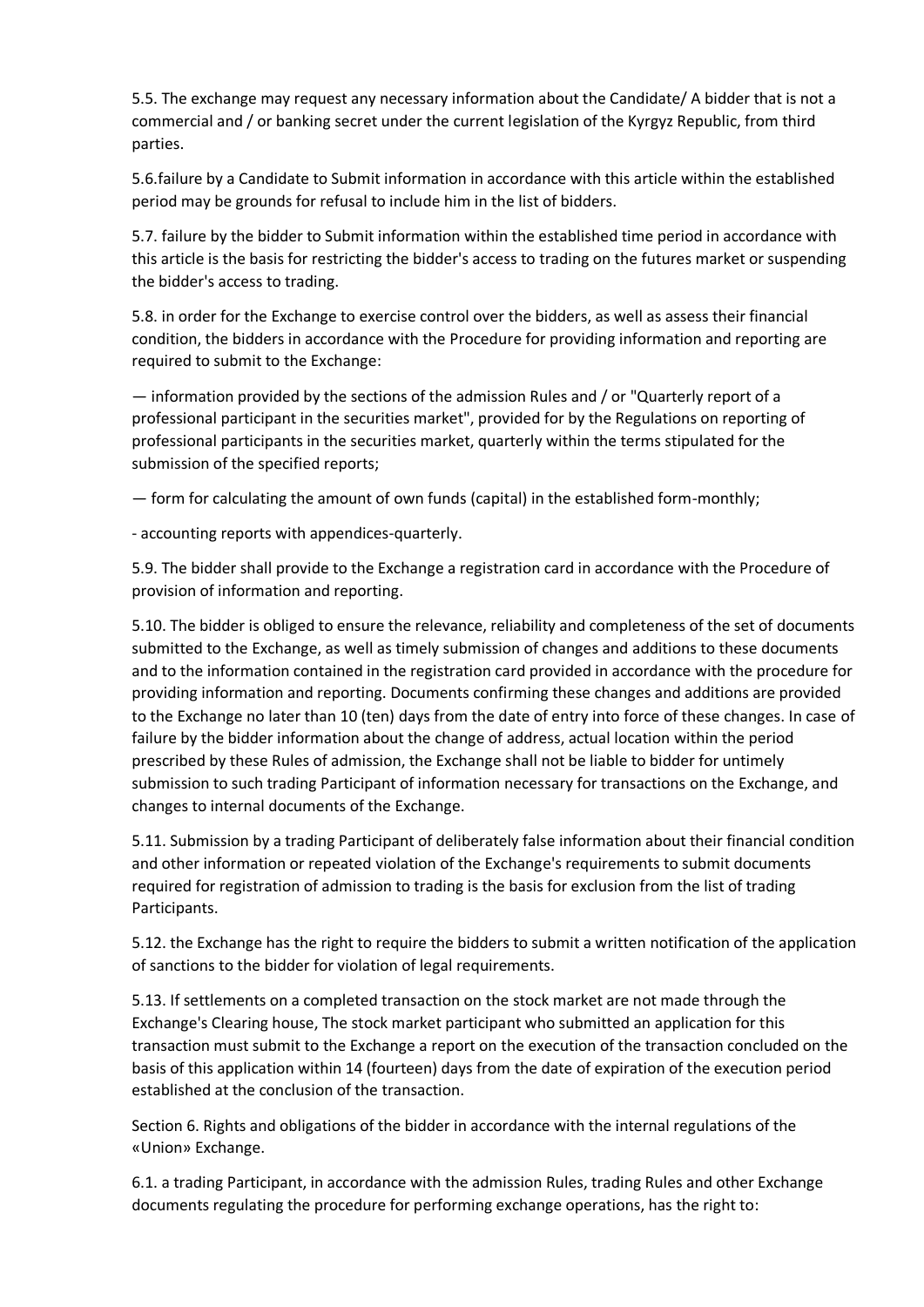a) participate in trading in the relevant market Sector and the relevant trading regime provided for by the trading Rules, subject to the conditions specified in these admission Rules and other internal documents of the Exchange; b) receive reporting and other documents on the results of trading in accordance with the trading Rules;

C) have access to information about the course of trading and its results, subject to disclosure To bidders, taking into account the requirements of regulatory legal acts of the authorized state Executive authority, other regulatory legal acts of the Kyrgyz Republic and internal documents of the Exchange;

d) send proposals to the Exchange on improving the organization of trading in fixed-term contracts and / or securities on the Exchange;

e) to accredit the necessary number of representatives to the Exchange;

e) make changes to previously submitted applications, withdraw unsatisfied applications, in the cases and in the manner provided for by the bidding Rules;

g) to distribute on the basis of the agreement with the Exchange the information provided for the trading Rules to a category (status) of the Market maker (accredited professional) on all securities or futures contracts listed by the Exchange in accordance with these Rules of admission, the trading Rules, on the basis of an agreement and/or the contract on performance of functions of the market maker entered into with the stock Exchange;

h) at their discretion to participate or not to participate in the auction;

I) get access to the information provided to the Exchange via the Exchange's representative office on the Internet in accordance with the Exchange's internal documents. 6.2. in accordance with the admission Rules and other internal documents of the Exchange regulating the procedure for performing operations on the Exchange's markets, the trading Participant must perform the following duties in a timely and full manner:

a) conduct their activities on the Exchange in good faith;

b) pay entrance fees in accordance with participation in the stock and / or futures markets;

C) comply with the requirements established by the internal documents of the Exchange, regulatory legal acts of the authorized state Executive body and other regulatory legal acts of the Kyrgyz Republic;

d) promptly and in full provide the information provided for in the Exchange's internal documents in accordance with the requirements and forms established by the Exchange's internal documents, including the information provided for by the regulatory legal acts of the authorized state Executive authority and necessary for registering its clients in the trading System, as well as information and reporting that must be provided in accordance With the procedure for providing information and reporting;

e) fulfill its obligations under transactions with fixed-term contracts and / or securities in compliance with the conditions set forth in the Exchange's internal documents regulating the procedure for trading on the Exchange; f) comply with the limits set in accordance with the Exchange's internal documents and / or the Clearing house;

g) fulfill the obligations arising before the Exchange for the organization of trading;

h) observe the confidentiality of information that becomes available To the bidder in connection with its participation in trading on the Exchange;

I) provide information required by internal documents of the Exchange, regulatory legal acts of the authorized state Executive authority, necessary for the Exchange to exercise control Over bidders;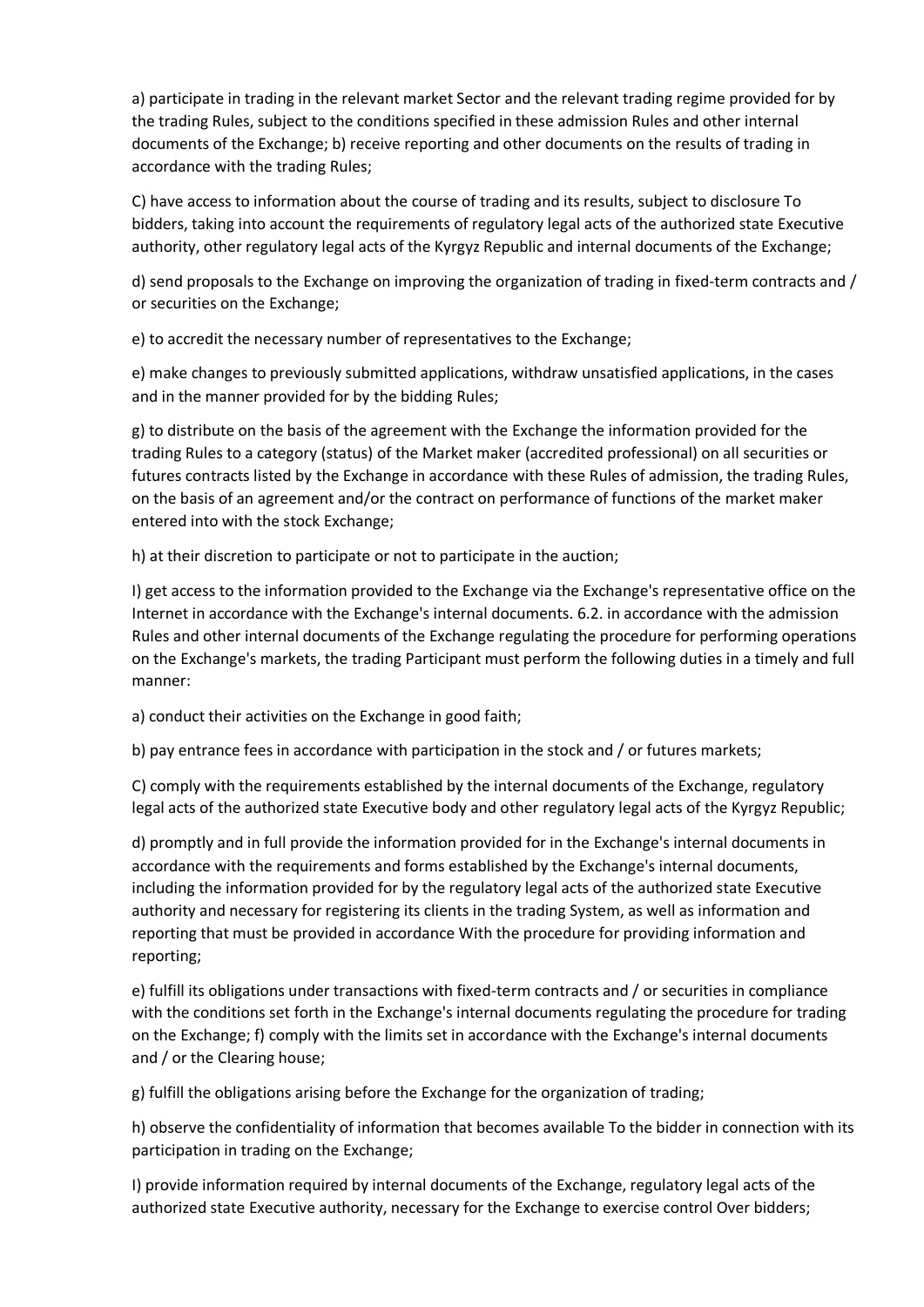j) be responsible for the actions of their representatives;

K) fulfill obligations under contracts concluded with clients, including timely provision of necessary information about the course of trading and its results in order for them to make decisions on entering into transactions;

m) execute decisions made by the Exchange;

h) comply with the procedure for resolving disputes and conflict situations established by the admission Rules;

o) not to perform actions stipulated in the trading Rules that contribute to the destabilization of the stock and futures markets, in case of such actions, provide written explanations on these facts;

p) does not have the right to assign claims and / or transfer debt on its obligations arising in connection with operations on the Exchange to other trading Participants or any third parties;

p) submit the list of insiders to the Exchange in accordance with the procedure and terms established by regulatory legal acts of the authorized Federal Executive authority, as well as internal documents of the Exchange regulating the submission of such information;

C) perform other duties arising in accordance with the admission Rules and other internal documents of the Exchange.

6.3. the trading Participant must notify the Exchange in writing of the renewal of the license of a professional securities market participant to conduct brokerage and / or dealer activities and / or securities management activities, suspension of its (their) validity or its (their) cancellation; revocation or cancellation of the license to conduct banking operations, no later than the business day following the day of occurrence of the specified circumstances.

Section 7. Obtaining technical access by the bidder and acceptance into clearing service.

7.1. obtaining technical access by a trading Participant on the stock and futures markets is ensured by the simultaneous fulfillment by the trading Participant of the following requirements: a) signing a relevant agreement with the Exchange on providing technical access to the Exchange's Electronic System; b) establishing software and hardware necessary for participation in trading on the Exchange that meets the requirements set by the Exchange.

7.2. in order to be accepted for clearing services, the bidder must:

a) conclude an Agreement providing for the Exchange Clearing house to provide clearing services to a clearing Participant in accordance with the regulations on the Exchange Clearing house;

b) fulfill other requirements stipulated by the Clearing house Rules. 8.3. access to the electronic document Management system Subsystem of the Exchange by a trading Participant is provided by simultaneous fulfillment by the trading Participant of the following requirements:

a) conclusion of an Agreement with the organizer of the SED on the Exchange on joining the EDO Rules;

b) compliance with other requirements stipulated by the Rules for joining the EDO and the EDO management Procedure.

Section 8. Restriction of the bidder's Admission suspension and termination of the bidder's admission to participate in the auction.

8.1. the following are the Grounds for restricting the access Of a futures market bidder to participate in auctions: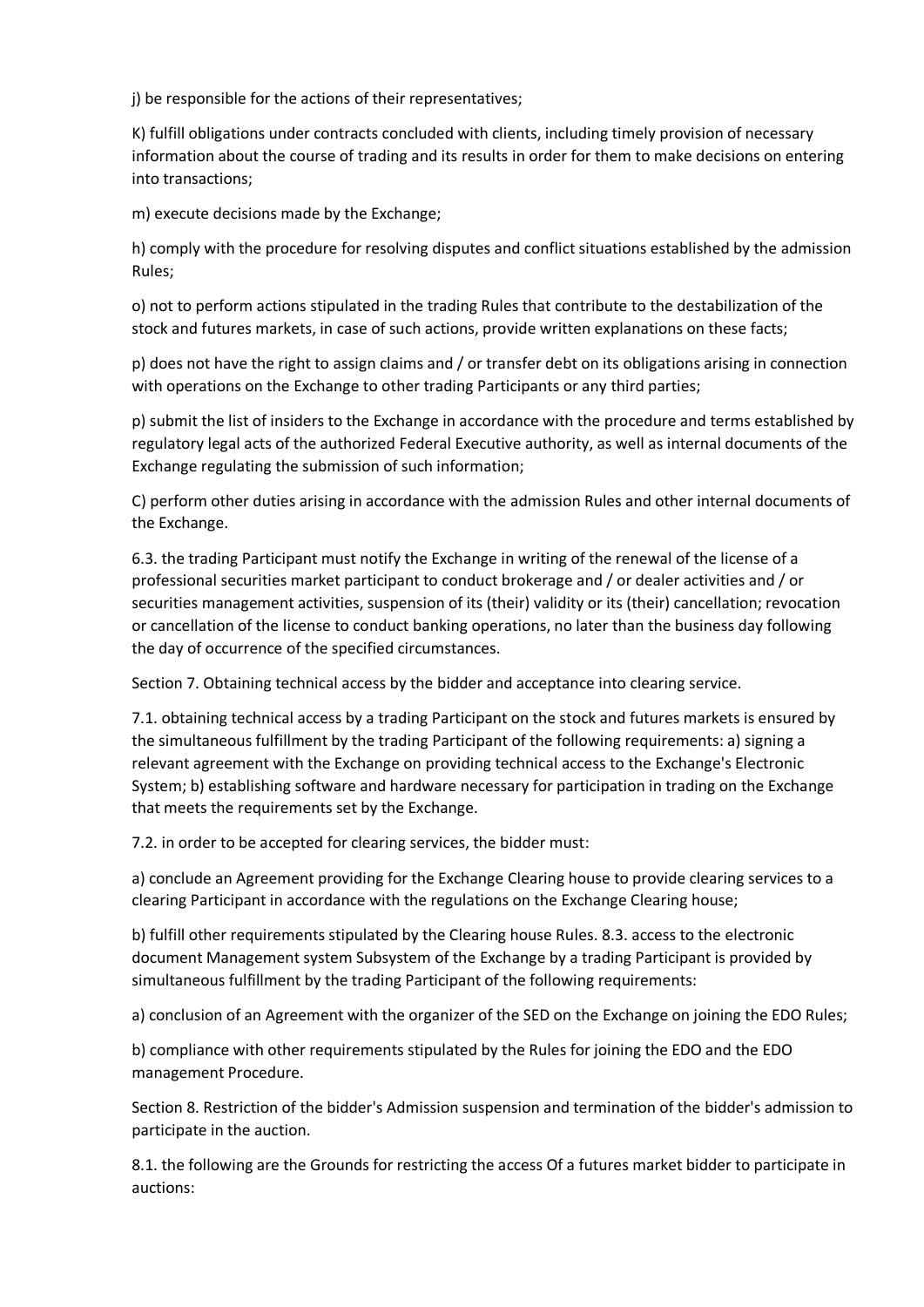a) non-compliance By the market bidder with the admission Rules and / or other internal documents of the Exchange regulating the procedure for performing operations on the market, non-compliance By the market bidder with decisions made by the Exchange;

b) receipt to the Exchange of Executive documents accepted in respect of the bidder;

C) application of bankruptcy prevention or pre-trial rehabilitation measures against the bidder in case of signs of bankruptcy, as well as consideration of the bidder's bankruptcy case in an arbitration court;

d) revocation/cancellation of the trading Participant's license to perform operations on the securities market;

e) suspension or cancellation of licenses of a professional securities market participant (for brokerage and (or) dealer activities and (or) securities management activities), in this case, admission to participate in auctions is restricted for all types of professional activities;

f) suspension or revocation of a professional securities market participant's license (to conduct brokerage or dealer activities or securities management activities), in this case, admission to participate in the auction is restricted by the type of activity corresponding to the suspended license;

f) a ban on conducting operations to a bidder as a professional participant in the securities market by a decision of the authorized state Executive body of the Kyrgyz Republic;

g) failure of the bidder to submit the information provided for by the admission Rules within the established period;

h) liquidation of the bidder or termination of its activities in the event of reorganization (except for transformation);

I) violation by the bidder of the procedure for resolving disputes and conflict situations established by the admission Rules, the bidding Rules, or other internal documents of the Exchange;

j) occurrence of other circumstances requiring restriction of the bidder's access to Transactions.

8.2. The admission of the bidder to bid is limited to:

a) no later than the next business day following the day when the state Executive authority makes a decision to suspend or cancel the license of a professional securities market participant to conduct brokerage and (or) dealer activities and (or) securities management activities issued by the authorized state Executive authority of the Kyrgyz Republic;

b) from the date of the Exchange's decision regarding the bidder not to allow it to participate in the auction on the basis of the above conditions.

8.3. the bidder's Admission to participate in the auction may be restricted, both for all its outstanding contracts, and for certain types or series of fixed-term contracts.

8.4. The grounds for suspending the admission Of a bidder to participate in the auction are:

a) receipt of a notification to the Exchange from The clearing house of the Exchange or other banking organization on the termination of the Agreement providing for the provision of clearing services;

b) admission to the stock Exchange notice from the Clearing house about the violation by the bidder of the requirements of the Rules of clearing provided by the regulations of Clearing house, including for breach of obligations on transactions with securities/net liabilities at the end of the clearing and on transactions concluded under centralized clearing, as well as the violation of the order and the deadline of the report on the execution of transactions or provision of false information;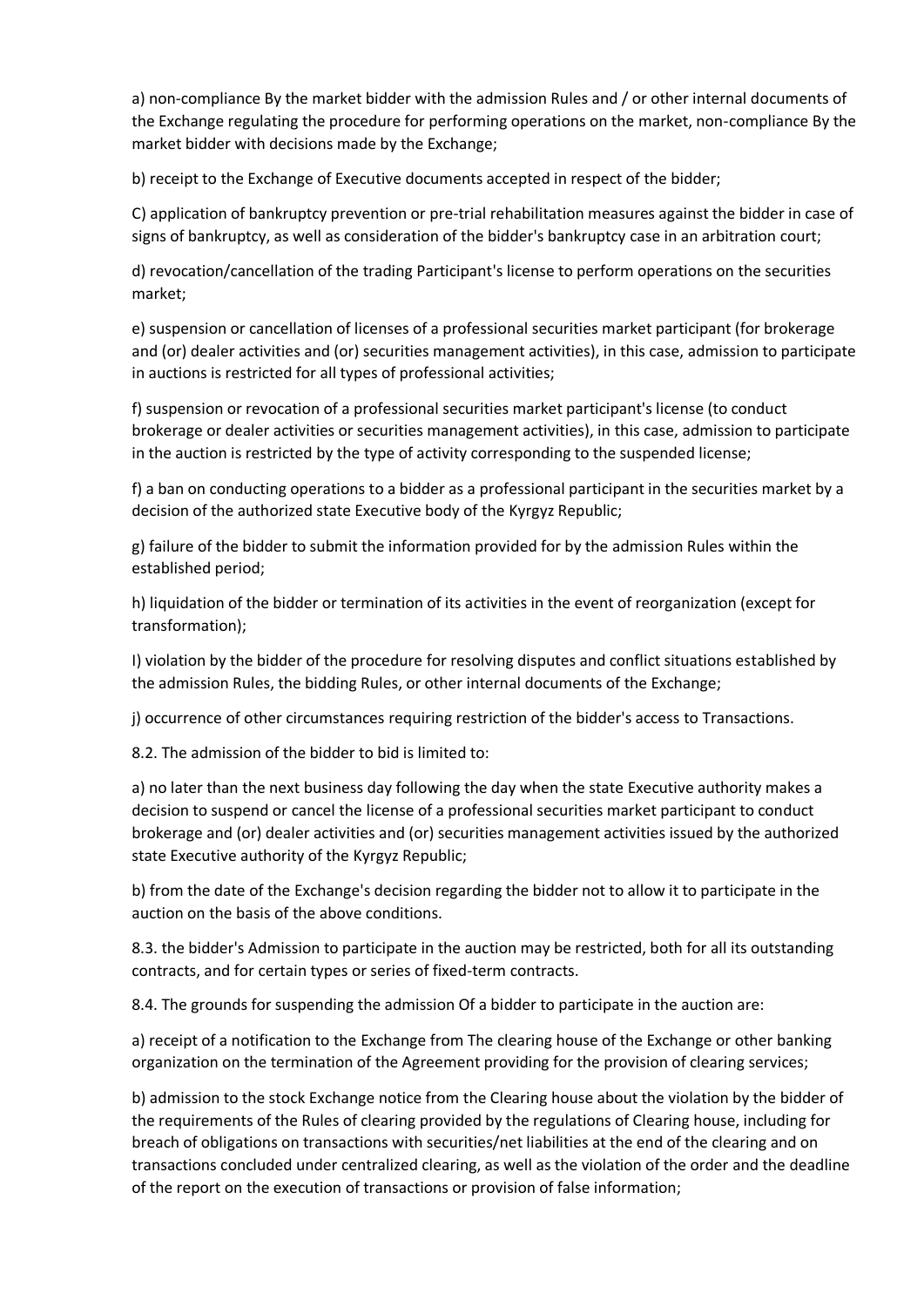C) receipt of a notification to the Exchange from the Clearing house on the forced liquidation of the trading Participant's positions;

d) receipt of a notification to the Exchange from the Technical center on suspension/termination of technical access To the bidder/ termination of the agreement on providing technical access;

e) suspension of all licenses of a professional securities market participant for brokerage and/or dealer activities and/or securities management activities, in this case, admission to participate in the auction is suspended for all types of professional activities;

f) suspension of one of the licenses of a professional participant in the securities market to perform brokerage or dealer activities or securities management, in this case, admission to participate in the auction is suspended for the type of activity corresponding to the suspended license;

f) prohibition on conducting operations as a professional participant in the securities market by decision of the authorized state Executive body of the Kyrgyz Republic;

g) expiration or cancellation of all powers of attorney for authorized traders of the trading Participant who have access to participate in trading on the relevant market of the Exchange;

h) the bidder's failure to comply with the admission Rules, trading Rules and/or other internal documents of the Exchange regulating the procedure for performing operations on the Exchange, and the bidder's failure to comply with the decisions made by the Exchange in accordance with these documents;

I) non-compliance By the bidder with the obligations to provide the Exchange with information( information) in accordance with the requirements stipulated by the admission Rules;

j) receipt of Executive documents accepted in respect of the bidder to the Exchange;

K) applying to the bidder the procedures applied in the bankruptcy case in the cases and in the manner provided for by the current legislation of the Kyrgyz Republic;

m) violation by a trading Participant of the procedure for resolving disputes and conflict situations established by the admission Rules, trading Rules, other internal documents of the Exchange, as well as the Regulations on the Clearing house;

h) deterioration of the financial condition of the trading Participant, which may affect the performance of its obligations under transactions concluded on the Exchange;

o) violation by the bidder of the requirements of laws, regulatory legal acts of the authorized state Executive body and other regulatory legal acts of the Kyrgyz Republic;

p) failure to report the execution of the transaction or violation of the established normative legal acts of the authorized Federal body of Executive power of the order and timing of reporting on the execution of transactions or provision of false information, the duty to provide which is provided by the Rules of admission, in cases where the calculation is made on the Exchange transaction is not carried out through the Clearinghouse; p) receiving from the Clearing house notification of the need for suspension of admission to trading of the trading Participant in stock market;

C) the occurrence of other circumstances requiring suspension of the bidder's admission to participate in the auction, in accordance with the internal documents of the Exchange and regulatory legal acts of the authorized state Executive body of the Kyrgyz Republic.

8.5. The admission Of a bidder to participate in trading on the Exchange is suspended: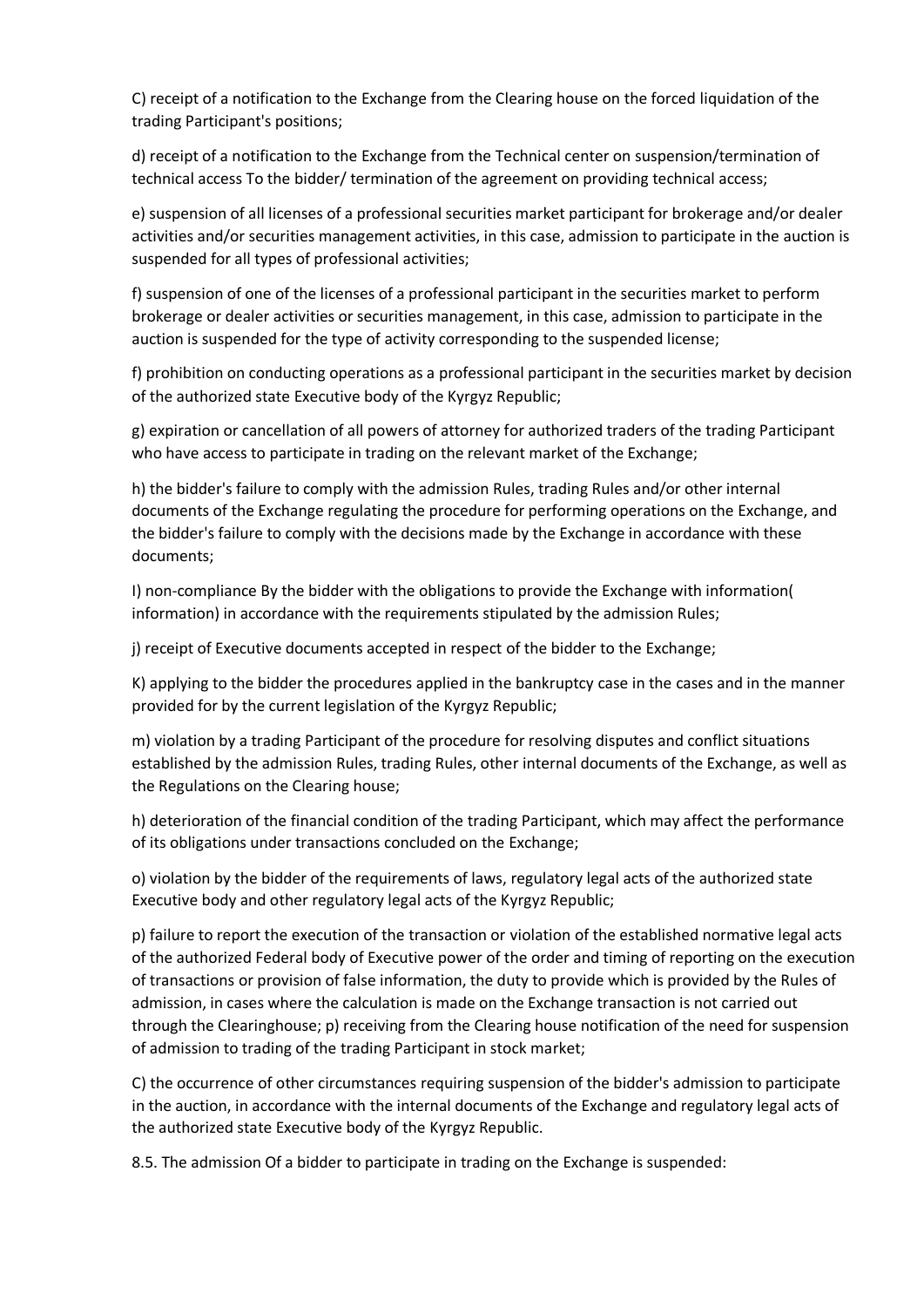a) on the first business day following the day of receipt of the notification from the bidder of the suspension of the license of a professional securities market participant to conduct brokerage and / or dealer activities and / or securities management activities, including one of the specified types of professional activities in the securities market, or on the 16 (sixteenth) business day from the date of the decision of the state Executive authority to suspend the license of a professional securities market participant to conduct brokerage and / or dealer activities and / or securities management activities, including one of the specified types of professional activities in the securities market for a trading Participant who has access to participate in trading on the Exchange, depending on which of the specified dates occurs earlier.

b) not later than the next day from the date of receipt to the Exchange written notice to the Clearing house on cancellation of the Contract, providing Clearing house services clearing service to a market Participant in respect of transactions in securities and/or in respect of transactions entered into by the bidder in the B"/on termination of the clearing services of the bidder as well as on forced liquidation of the positions of the bidder, or of non-compliance by bidders at the clearing transaction with securities/ net- obligations based on the results of clearing, or the exclusion of a trading Participant who has access to participate in trading on the Exchange from the clearing participants;

C) no later than the next day from the date of receipt of a written notification from the Technical center on suspension/termination of technical access to the trading Participant/ termination of the technical access agreement;

d) from the date of expiration of all powers of attorney or from the date of cancellation of all powers of attorney for authorized traders of the trading Participant who have access to participate in trading on the relevant market of the Exchange;

e) on the day when the Exchange receives a notification from the Clearing House about the forced liquidation of the trading Participant's positions.

8.6. The admission Of a bidder to participate in the auction may be suspended for all outstanding fixedterm contracts, as well as for certain types or series of fixed-term contracts

The admission Of a participant to the stock market can be suspended in all market Sectors and trading modes, as well as in certain market Sectors

- 1. Premium Listed Main Market,
- 2. Alternative Investment Market,
- 3. Specialist Fund Market,
- 4. Professional Securities Market.

8.7.if the Clearing house receives a notification about the need to suspend the admission to trading Of a participant in the stock market, the suspension of the admission Of a participant to trading in the market Sector may be carried out using one, several or all sections of the position register, as defined in the rules of clearing operations of the participant. 9.8. the Grounds for suspending admission to participate in trading in certain trading modes provided for by the trading Rules for a stock market Participant who has access to participate in trading on the Exchange are:

a) the occurrence of circumstances requiring suspension of admission to participate in the auction of a Participant in the stock market in certain modes provided for By the rules of trading on the stock market;

b) receipt of a notification on suspension of the possibility for A participant to enter into REPO transactions on the stock market;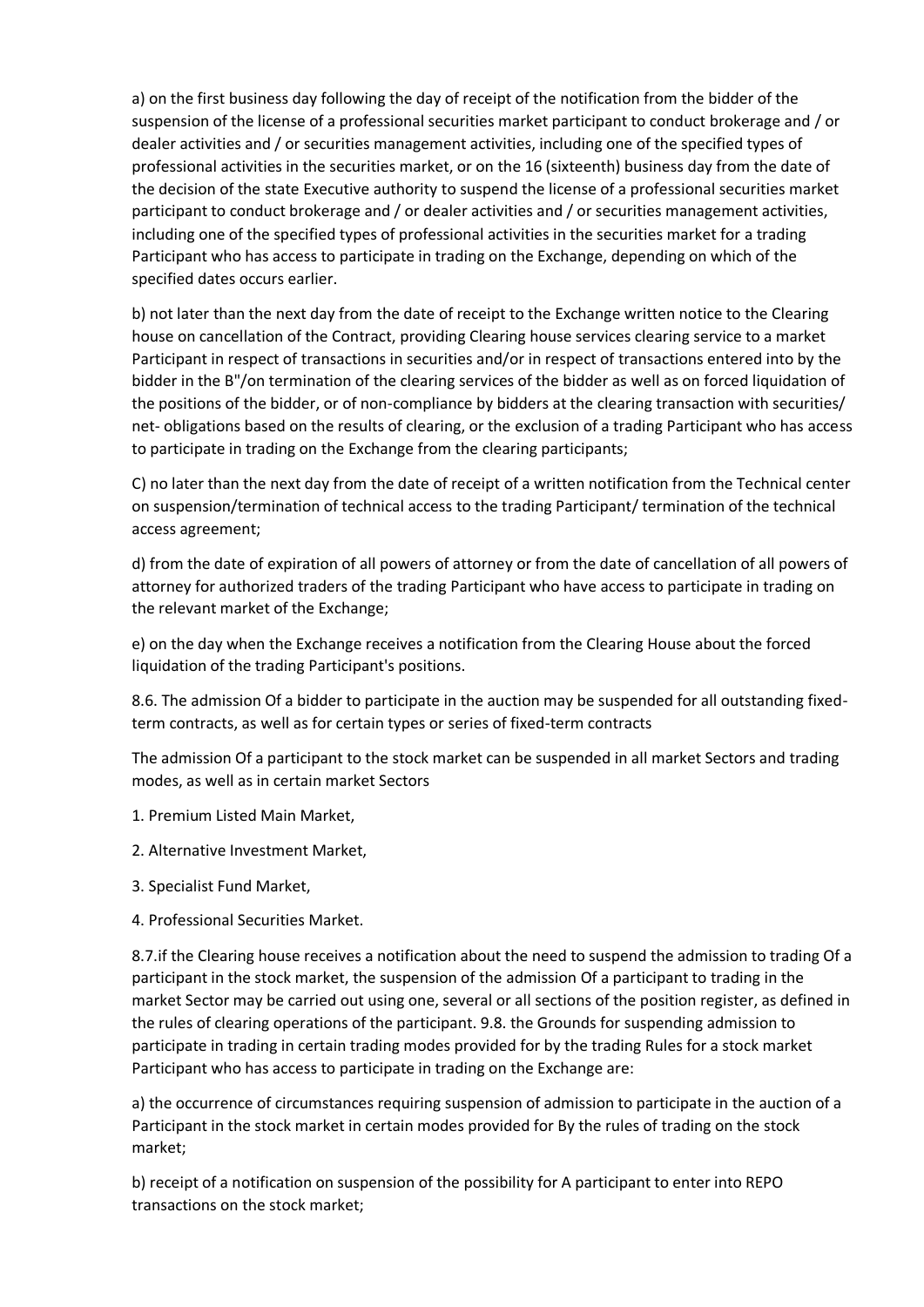C) failure of a stock market trading Participant who has access to participate in trading on the Exchange to meet other requirements stipulated by the Exchange's internal documents;

d) violation By a participant of trading on the stock market of the procedure for resolving disputes and conflict situations established by the admission Rules, the rules of trading on the stock market, other internal documents of the Exchange, as well as the clearing Rules;

e) the occurrence of other circumstances requiring suspension of admission to participate in the auction of a Participant in the stock market in certain trading modes provided for By the rules of trading on the stock market, in accordance with the internal documents of the Exchange and regulatory acts of the authorized state Executive body of the Kyrgyz Republic.

8.8. The withdrawal limits of tolerance of the bidder or the renewal of his security clearance, all in case of termination of admission to trading in all Sectors of the stock market or in certain market Sector; all the trading modes and/or in certain trading modes provided for by trading Rules on the stock Exchange market, admission to trading was previously restricted, suspended by the decision of the Exchange, in the case of elimination of circumstances that result in the restriction, suspension or termination of the admission to participation in auction.

8.9. The decision about removing the restriction of admission of the trading Participant, the resumption of admission to trading of the trading Participant with the removal of the circumstances provided by the Rules of admission and entailing the restriction or suspension, termination of admission to participation in auction to the bidder, on the basis of the received Exchange information under the terms of the permit, is the decision of the Exchange, in the case of elimination of circumstances that result in the restriction, suspension or termination of the admission to participation in auction.

8.10. Execution of decisions to restrict or remove restrictions on the admission of a trading Participant to the Exchange, suspension or termination, as well as renewal, or granting of access to participate in trading on the Exchange to a trading Participant is carried out on the basis of the Exchange's decision.

8.11. The exchange shall notify the trading Participant for the limitation or removal of restrictions, suspension or termination of admission and on renewal, either provide in the event of termination of the admission to participation in auction not later than the working day following the day on which the decision on suspension or termination and the renewal or grant in the event of termination of the admission to participation in trading on the stock Exchange specifying the reasons which are grounds for this decision.

8.12. In cases of suspension or termination of admission to trading Of a bidder who has access to participate in trading on the Exchange, on the grounds of the admission Rules, as well as in other cases provided for in the regulatory legal acts of the authorized state Executive authority of the Kyrgyz Republic, the Exchange shall provide information to the authorized state Executive authority on suspension or termination of admission to participate in trading in the manner and within the terms established by the authorized state Executive authority of the Kyrgyz Republic.

Section 9. The procedure of registration of Clients and trading Participants in the stock market.

9.1. the procedure for registering Clients on the stock market (clients of brokers, managers) who are Clients on the stock market of the Exchange provides for the Exchange to assign the following unique codes to Clients of legal entities:

— Clients who are legal entities, including non – resident Clients — the Client code consists of details determined by the Exchange taking into account the requirements of regulatory legal acts of the authorized state Executive authority of the Kyrgyz Republic;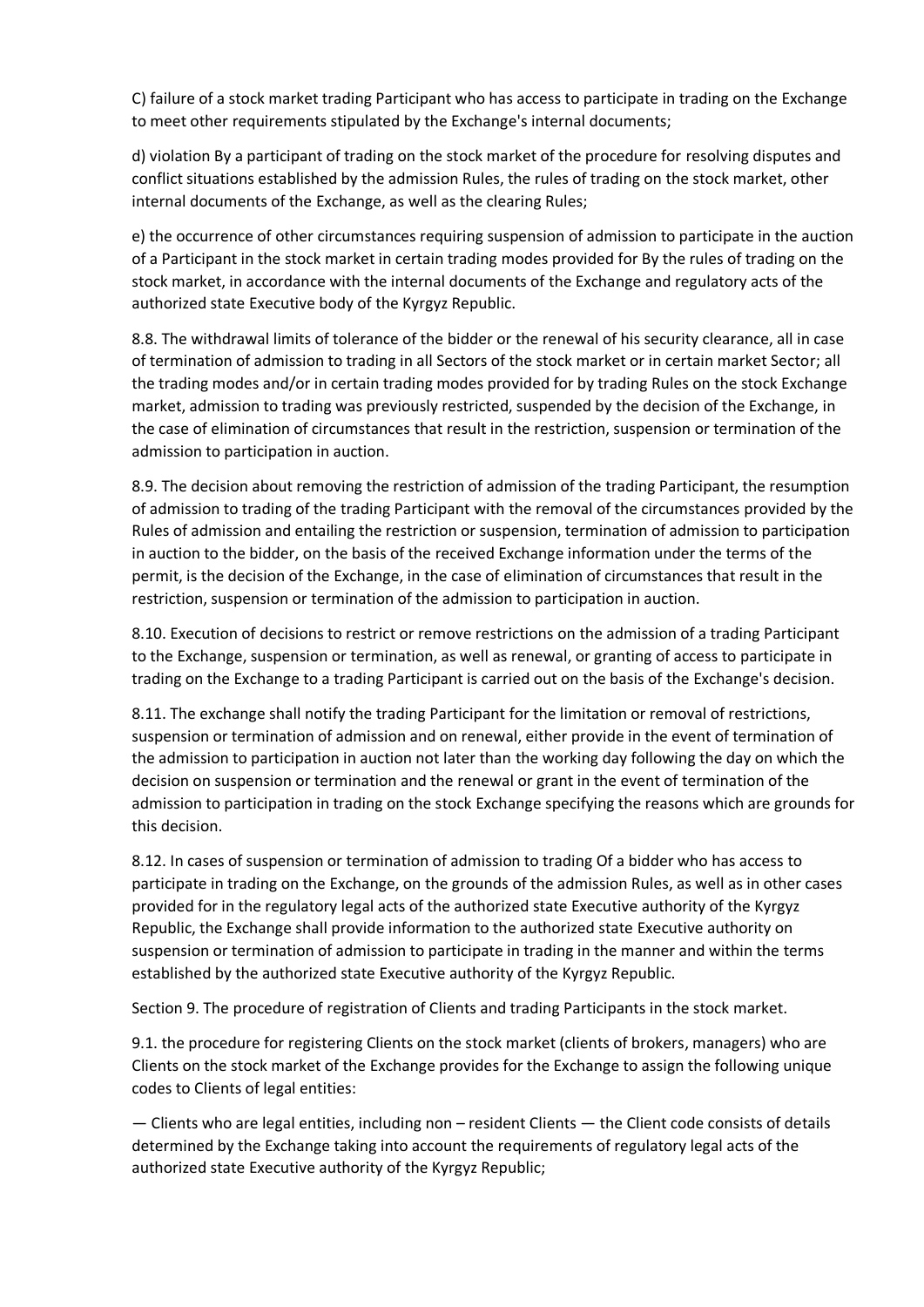— Clients who are individuals, including non-residents — - the Client code consists of details determined by the Exchange taking into account the requirements of regulatory legal acts of the authorized state Executive authority of the Kyrgyz Republic;

- short code of an accredited brokerage company – a short code of a trading participant offered by a trading Participant on the stock market and corresponds to the format used in the trading System, the requirements for which are determined by the Exchange is part of the Client's number in accordance with these admission Rules.

9.2.in addition to the information required for registration of non – resident Clients, a Stock market participant must provide the Exchange with the three – digit country code of the non-resident Client corresponding to the international classifier of countries of the world.

9.3.if The client on the stock market is a professional securities market participant engaged in brokerage activities or a foreign legal entity established in one of the countries of the world, and has the right in accordance with personal law to conduct brokerage activities, the specified Client is assigned codes based on the number of clients that he / she has on brokerage services, taking into account the requirements for registration of Clients provided for in the admission Rules.

9.4. in respect of Clients who are foreign legal entities, the bidder undertakes to monitor the compliance of the state in which the Client is established with the criteria set out in the bidding Rules and these admission Rules. If the state in which the Client is established no longer meets the criteria established by international law, the bidder must cancel the registration of such Client.

9.5.if The client on the stock market is a credit institution operating under a license to perform banking operations and a license to perform banking operations with funds in soms and foreign currency issued by the National Bank of the Kyrgyz REPUBLIC, the bidder must send information to the Exchange about the Client's availability of these licenses.

9.6. A stock market bidder must ensure the uniqueness and reliability of the codes assigned by the Exchange to its Clients in the EDO and which must also comply with the procedure for assigning them to the requirements stipulated in the regulatory legal acts of the authorized state Executive authority of the Kyrgyz Republic and the requirements provided for in the internal documents of the Exchange.

9.7. Client registration on the exchange is made within 5 (five) working days from the date of provision of information by the bidder in the stock market, or Clearing house, if such information is provided to the Client by the trading Participant by the Clearing house on the Exchange.

9.8. Client Code — the trading account code is assigned to the Client within 3 (three) business days after the Exchange receives a notification From a stock market participant containing a proposal for the composition of the Client code, or by the Clearing house, provided that:

— A stock market bidder has been assigned an ID; — a stock market bidder's Client has been assigned a Client code in accordance with these admission Rules;

— The Client code assigned By the stock market bidder corresponds to the format (set of characters) used in the trading System and is unique for this stock market bidder.

You can assign more than one Client code. For each Client, all Client codes are uniquely matched to the bidder's code.

9.9.more than one Client code may be assigned to a Client on the stock market in cases stipulated by the regulatory legal acts of the authorized state Executive body of the Kyrgyz Republic.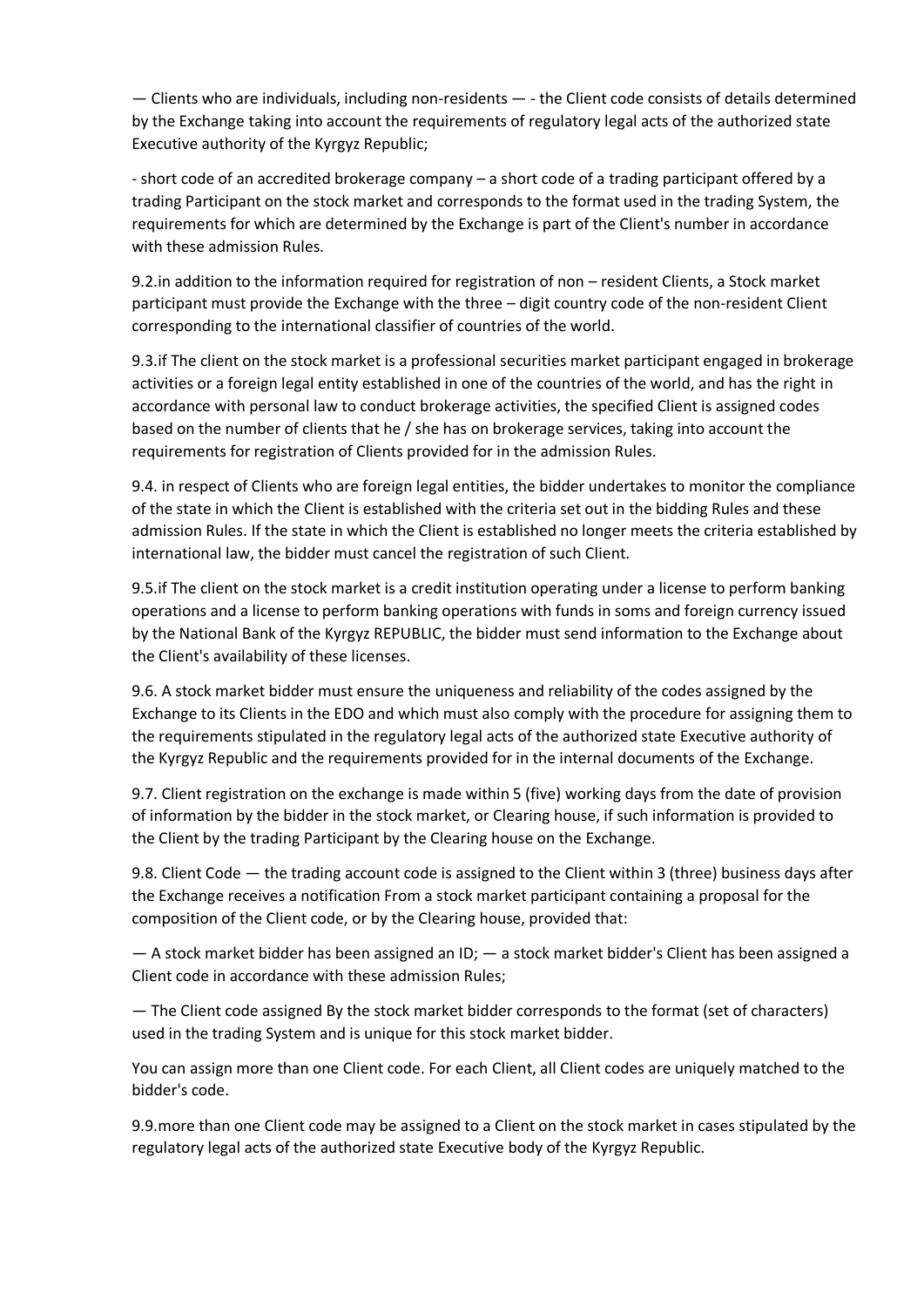9.10. the Exchange informs the participants of trading on the stock market about the assignment of codes to Clients by sending a notification in the form of an electronic document in accordance with the EDO Rules.

9.11. the Client's Code is reflected in the register of orders and the register of transactions formed by the Exchange at the end of each trading day. The short Client code is used when A stock market bidder submits orders to conclude deals in the trading System.

9.12. the Exchange has the right to independently cancel the registration Of clients and clients of brokers (managers) who are Clients in case of non-compliance with the requirements established by the admission Rules. Registration of a trading Participant on the stock market and its Clients when making transactions on the Exchange on their own behalf and at the expense of funds held in trust is based on the Exchange's EDO Rules.

9.13. when a stock market trading Participant enters into transactions on its own behalf and at the expense of funds held in trust, the Exchange assigns codes to a stock market trading Participant, including Clients of a stock market trading Participant, subject to the requirements stipulated in regulatory legal acts of the authorized state Executive authority, including the following requirements:

a) if a Manager is a trading Participant on the stock market or a Client of a trading Participant on the stock market, this trading Participant on the stock market Is assigned codes according to the number of its Clients, founders of the trust management, in whose interests transactions will be concluded on the Exchange's trading. At the same time, each code of the specified stock Market bidder and/or Client of the stock market bidder must additionally contain the Manager's Client code and a sign that clearly indicates that this code is assigned to the stock market bidder — The client of the stock market bidder who is the Manager. The Manager's Client code is assigned to a trading Participant on the stock market in accordance with the procedure stipulated in the Exchange's regulatory legal acts in accordance with the EDO Rules.

b) if Trustor is a Customer - Qualified investor, then the code of the founder of trust management shall be awarded in the manner provided in approved by the Exchange internal document that determines technological peculiarities of assignment of codes to trading Participants in the stock market and their customers and trading.

C) The code of the founder of the trust management – a non-state pension Fund must contain a feature indicating which funds are the object of trust management.

d) Codes that are assigned to Clients in accordance with the requirements of the EDO Rules are provided to the bidder as part of the information required for Client registration, taking into account the technological features provided for in internal documents approved by the Exchange in accordance with the admission Rules and EDO Rules. Additional requirements are imposed on a stock market trading Participant when registering Clients of a stock market trading Participant, management companies, as well as professional securities market participants engaged in securities management activities in the interests of the founders of the trust management, in the case of concluding transactions on the Exchange at the expense and in the interests of these persons, the subject of which are securities included in the Quotation list "И".

Section 10. Providing information and information about Clients in the stock market

10.1. Information about The clients of a stock Market participant, including clients of a broker who is a Client of a stock market Participant, management companies and founders of a trust management company recognized as a qualified investor by a stock market participant, is provided to the Exchange By a stock market participant in the manner provided for in the internal documents of the Exchange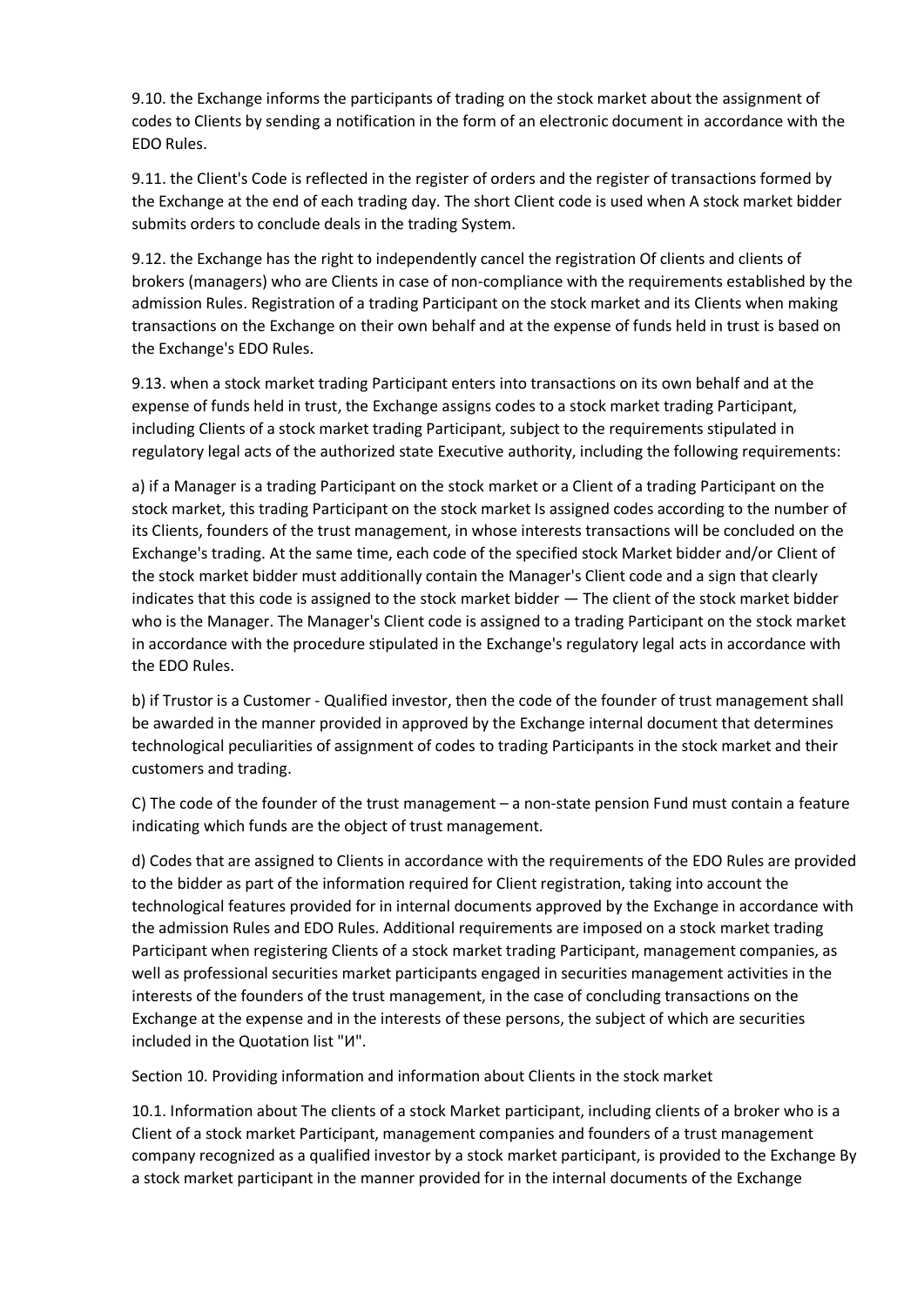provided for in these admission Rules, if such Information is provided to the Clearing house of the Exchange – in accordance with the agreement between the bidder and the Clearing house.

10.2. A stock market bidder must provide the Exchange with information about its clients provided for by regulatory legal acts of the authorized state Executive authority of the Kyrgyz Republic and internal regulatory documents of the Exchange for the purpose of registering Them in the trading System, as well as for the purpose of maintaining the Register of Clients of a stock market bidder, including: numbers and series of documents certifying the identity of their Clients, numbers and series of documents certifying the identity Of clients of brokers (managers) who are Clients of a stock market bidder, codes of resident and non-resident Clients assigned to the bidders, and details of the client's clearing and Bank accounts, if transactions are settled from this account.

10.3. the Information required for registration of Clients is provided By the participant of trading on the stock market to the Exchange in the form of an electronic document in accordance with the EDO Rules. The information provided in these admission Rules must be provided in the form of an electronic document, which is a category "A" document in accordance with the EDO Rules.

10.4. the Exchange is not responsible for the relevance and accuracy of the information provided by the trading Participant or Clearing house and containing the information necessary for Client registration, as well as for the violation by the trading Participant or Clearing house of the procedure for providing this information.

10.5. the Technological features of assigning codes to Clients of trading Participants on the stock market, including the requirements for documents containing information necessary for registering Clients, are determined by internal documents approved by the Exchange and these admission Rules.

In order to generate Customer information through the exchange's representative office on the Internet, the "Program for generating and verifying documents containing Customer information" is disclosed (Customer identification parameters, electronic file format, procedure and terms for providing Customer information).

Section 11. Register of bidders.

11.1. Formation of the register of trade Participants and authorized employees of trading participants, register of bidders and Authorized traders of the Participants Registry clients of trading Participants in the stock market, of clients of trading Participants on the derivatives market leads the stock Exchange, and the registries shall be developed in accordance with these Rules of admission and Rules of EDO.

11.2. Information received from the clearing house of the Exchange, as well as from bidders in accordance with the requirements of these admission Rules, is used by the Exchange in maintaining registers provided for by regulatory legal acts of the authorized state Executive authority of the Kyrgyz Republic: the Register of bidders and authorized employees of bidders performing operations on behalf of and on behalf of bidders the register of bidders And Authorized traders of bidders, as well as the Register of clients of bidders on the stock market, Register of clients of trading Participants on the futures market.

11.3. The registry of bidders and eligible employees of trading Participants carrying out transactions on behalf of Participants (list of Participants and Authorized traders of bidders) contains the following information:

- complete name of the bidder;
- code of the bidder assigned by the Exchange;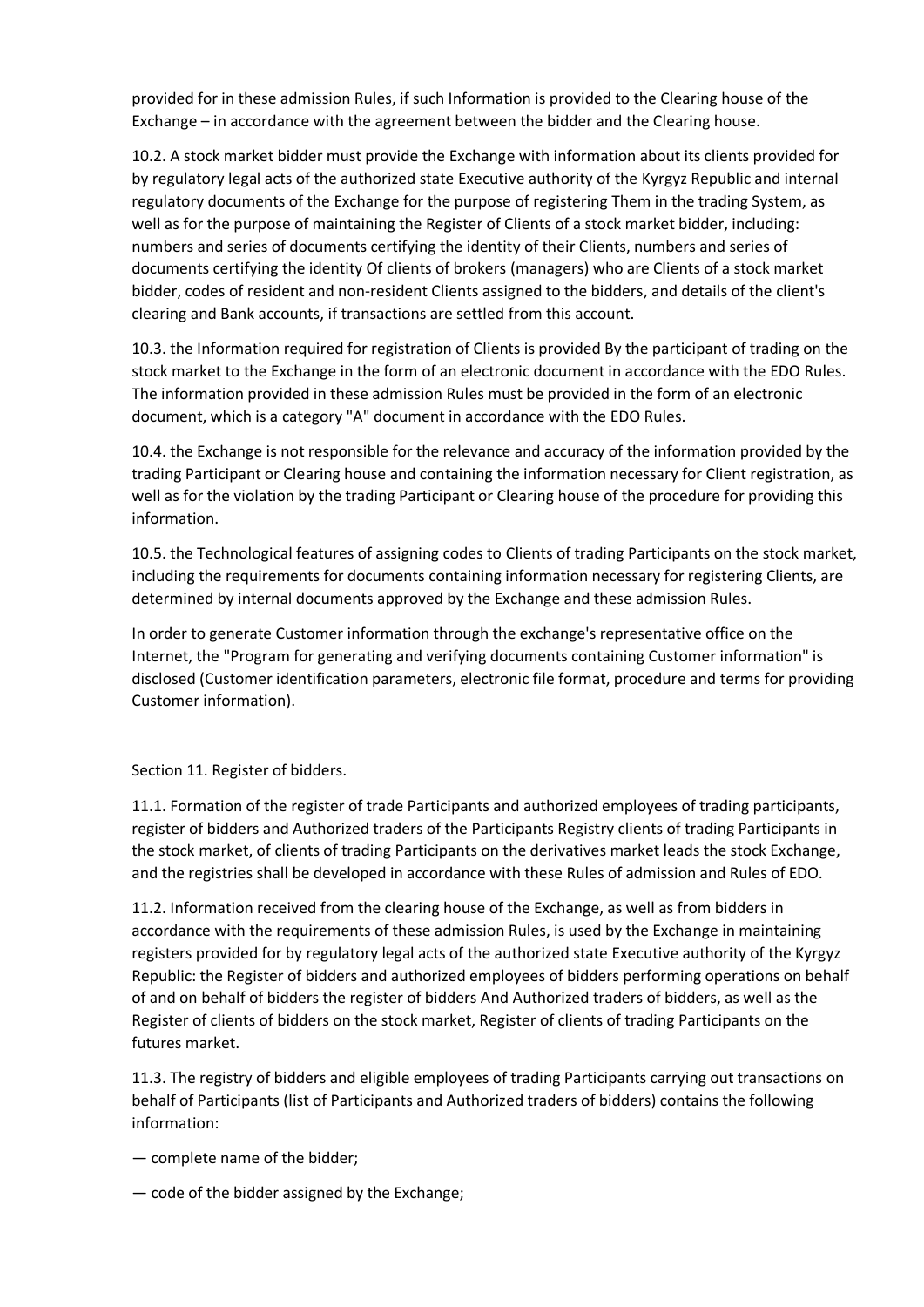— location, phone number, Fax number, e-mail Address of the bidder;

— tax ID of the bidder;

— information about licenses of a professional participant in the securities market, including: types of activities for which licenses have been issued;

- name of the authority that issued the license;

— license number;

— date of issue and validity of the license;

— date of registration Of the bidder in the bidding System;

- last name, first name, patronymic of the persons performing the functions of the sole Executive body and the functions of the controller of the bidder, as well as information about the qualification certificates issued to them by the authorized state Executive body of the Kyrgyz Republic, indicating their series, number and assigned qualification;

— surname, name, patronymic of the trader(s) authorized representative of the bidder allowed(s) to trading on behalf of the bidder, as well as information about the eligibility certificates issued to him(them) by the authorized state body of Executive authority or organization accredited by the authorized state body of Executive authority, indicating their numbers and series, and has the qualifications (if the qualification certificate specifies the Protocol number and date of the meeting of Certifying Commission, at which a decision was made to assign a qualification and issue a qualification certificate);

— information on disciplinary measures that were applied to the bidder or its authorized representatives admitted to the auction on behalf of such bidder.

11.4. Register of clients of stock market participants/The register of clients of trading Participants on the futures market contains the code (codes) Bidder in the stock market and futures market, including the code (codes) of each client of the trading Participant in the stock market and the derivatives market and the client of the broker (Manager), is a client of the trading Participant in the stock market and the futures market.

11.5. the Exchange maintains a Register of bidders and authorized employees of bidders performing operations on behalf of bidders — a Register of bidders and Authorized traders of bidders, a Register of clients of bidders on the stock market, a Register of clients of bidders on the futures market in electronic form in accordance with the EDO Rules.

11.6. Codes of trading Participants-Clients of trading Participants are reflected in the Register of orders and the Register of Transactions formed by the Exchange at the end of each trading day. The identifier is used when a bidder submits requests to conclude deals in the bidding System.

Section 12. Interaction of the Exchange and trading Participants rights and obligations.

12.1. The exchange as an organizer of trading in securities and fixed-term contracts, the underlying asset of which is securities and stock indexes, performing control functions in accordance with the requirements of regulatory legal acts of the authorized state Executive body of the Kyrgyz Republic, to bidders who have violated the laws of the Kyrgyz Republic, regulatory legal acts of the authorized state Executive body of the Kyrgyz Republic, other international regulatory legal acts, as well as internal documents of the Exchange, the following measures can be applied:

a) warning;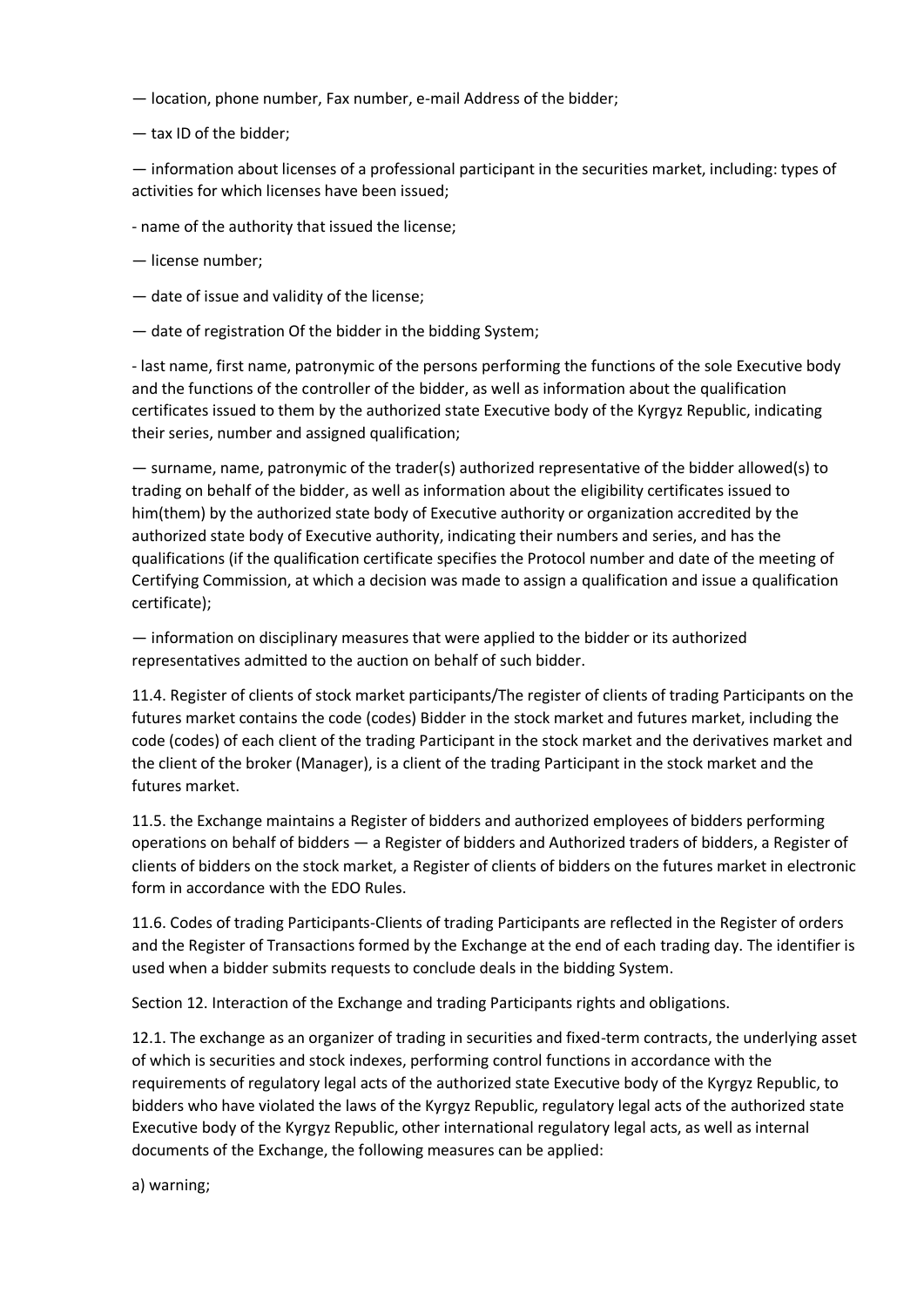b) imposition of a fine that is subject to collection in favor of the Exchange;

C) restriction of access to participate in auctions on the futures market;

d) suspension of admission to participate in auctions, including in certain market Sectors and trading modes;

e) termination of admission to participate in auctions, including in certain market Sectors and trading modes;

(e) exclusion from the list of bidders.

12.2. Warning — a measure of influence applied to a bidder for violations provided for in the Exchange's internal documents that did not cause losses to other bidders and the Exchange. The warning is announced in writing by the Exchange's decision setting a time limit for the elimination of detected violations, as well as indicating the consequences that may occur for the violator — a trading Participant in the event of untimely elimination of these violations.

12.3. imposition of a fine to be collected in favor of the Exchange is a measure of influence applied by the Exchange on the basis of the admission Rules, by the Exchange's decision, to a bidder for violations provided for in the Exchange's internal documents.

12.4. Restriction of access to trading on the futures market is a measure of influence applied to trading Participants on the futures market in cases stipulated by the Exchange's internal documents regulating the procedure for performing operations on the futures market, by the Exchange's decision to the trading Participant for violations stipulated by the Exchange's internal documents.

12.5. Suspension of admission to bid, including in specific Sectors and trading modes under Rules of trading on the stock market — the measure of the impact applied to bidders in cases stipulated by internal documents of the Exchange, by decision of the Exchange to the trading Participant for violations, stipulated by the internal documents of the Exchange. 16.6. Termination of admission to participate in auctions is a measure of influence applied to bidders in cases of violations stipulated by the Exchange's internal documents.

12.7. Exclusion from the Exchange's trading Participants is a measure of influence that is applied to the trading Participant in cases stipulated by the Exchange's internal documents. Application of this measure of influence is carried out in cases, the occurrence of which entails the inability to find the organization as a part of the bidders (gross violation of obligations by the bidder, cancellation (revocation) of licenses, recognition as a bankrupt, termination of the organization's existence as a legal entity, and in other cases provided for by internal documents of the Exchange).

12.8. the application of the measures of influence provided for by these admission Rules is carried out in accordance with the internal documents of the Exchange in relation to all bidders. The decision to apply measures considering the powers provided for by internal documents of the Exchange, may be taken: a) the Director General of the Exchange or his representative; b) the Disciplinary Committee of the Exchange (in accordance with the Regulation on the Disciplinary Commission).

12.9. Information on the application of appropriate disciplinary measures against bidders for violations committed by them as stipulated in the Exchange's internal documents shall be disclosed through the Exchange's representative office on the Internet no later than 3 (three) days from the date of making this decision.

12.10. The bidder is notified of the application of a disciplinary measure to it by a written notification sent no later than 1 (one) business day from the date of the Exchange's decision.